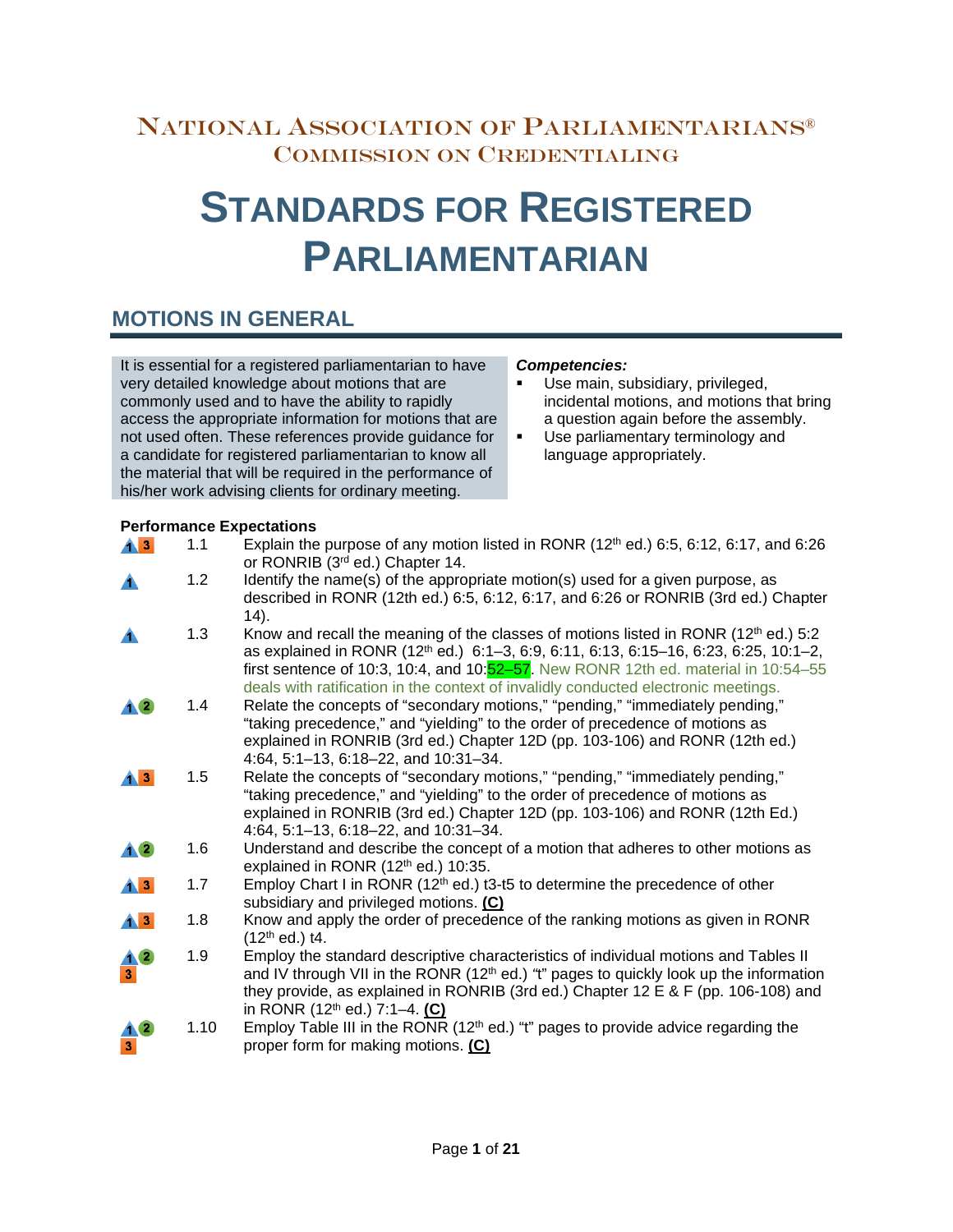### **MAIN MOTION**

The main motion brings business before the assembly. A candidate for registered parliamentarian must know important rules applying to main motions. This is a critical first step in understanding how associations should conduct business in meetings.

#### *Competencies:*

- **Use main, subsidiary, privileged,** incidental motions, and motions that bring a question again before the assembly.
- **Serve as a parliamentarian in meetings.**

#### **Performance Expectations** 2.1 Know and apply the standard descriptive characteristics of main motions found in  $\bm{A}$  $\bm{Q}$ RONR (12<sup>th</sup> ed.) 10:8 (excluding #8).  $\blacktriangle$  3 2.2 Identify, when applicable, the prohibitions or limitations on main motions to reaffirm, to refrain, and that contain negative statements under RONR (12<sup>th</sup> ed.) 10:10-12. 2.3 Research and employ the instructions in RONR  $(12<sup>th</sup>$  ed.) 10:13–24 to assist in the proper or recommended framing of resolutions and orders, or similar long or complicated main motions. **(C)** 2.4 Understand and apply the rules relating to modification of a main motion by its maker before or after it has been stated by the chair as found in RONR (12th Ed.) 10:30(1– 2). 2.5  $\sqrt{3}$ Explain to beginners, organization members, or the public the meaning of a main motion as described in RONRIB (3rd ed.) Chapter 3A, p. 19, and the five means by which a change may be made in a main motion before the vote on its adoption as outlined in RONR (12th ed.) 10:30(1–5).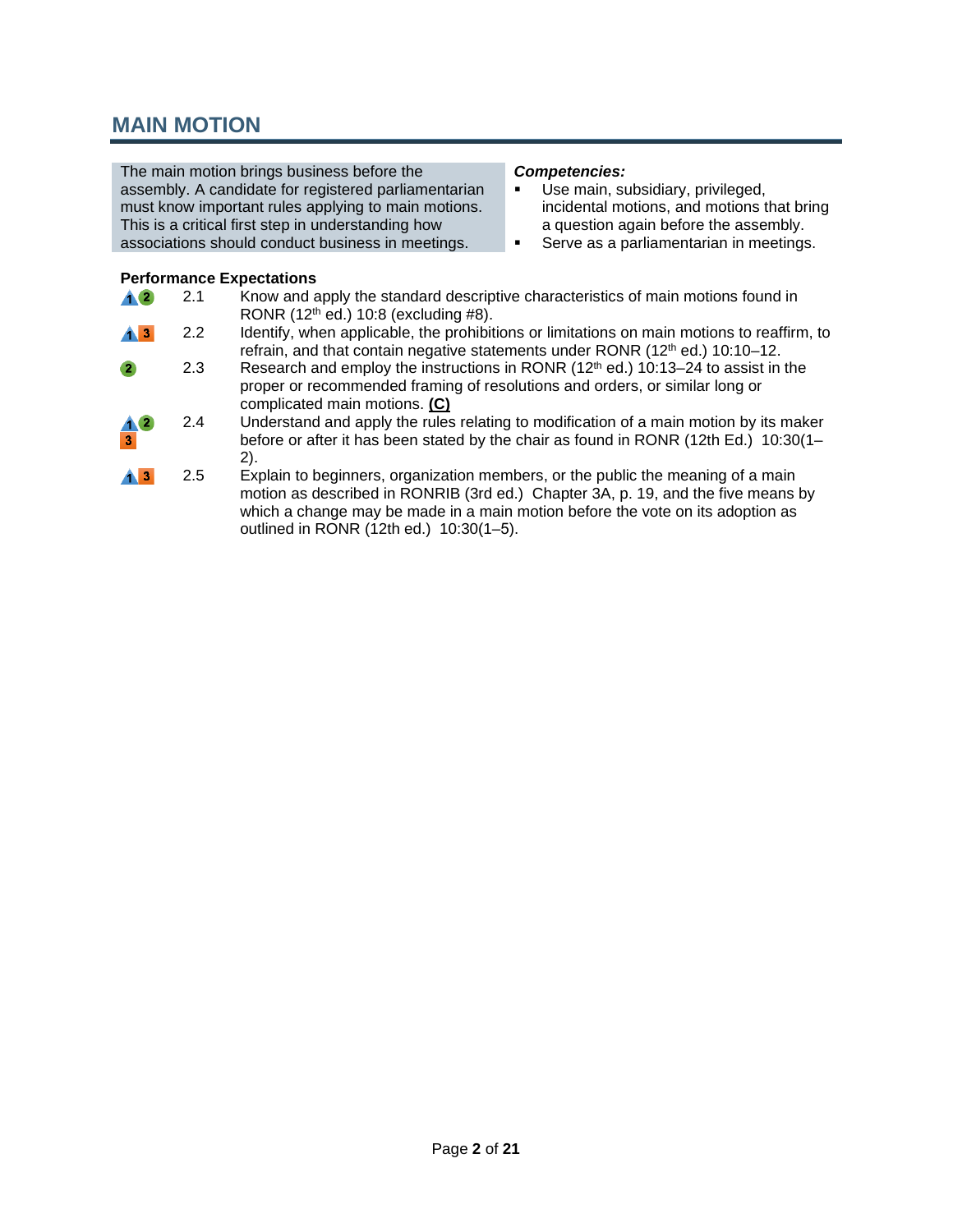## **SUBSIDIARY AND PRIVILEGED MOTIONS**

The subsidiary and privileged motions are often called the "ranking motions" because a parliamentarian must know which of these motions are in order based on their rank in the hierarchy. These performance expectations provide all the information that a candidate for registered parliamentarian should have at instant readiness to assist organizations quickly, efficiently, and correctly. Although all subsidiary and privileged motions are important, the registered parliamentarian is to focus on the following ranking motions: Amend, Commit/Refer, Postpone Definitely, Limit/Extend Limits of Debate, Previous Question, Recess, and Adjourn.

#### *Competencies:*

- **Use main, subsidiary, privileged,** incidental motions, and motions that bring a question again before the assembly.
- **Serve as a parliamentarian in meetings.**

#### **Performance Expectations: Amend**

| $\triangle 2$                     | 3.1  | Explain to beginners, organization members, or the public the basic process and rules<br>governing primary amendments to the extent set forth in RONRIB (3rd ed.) Chapter<br>5.                                                                                                                                                                                                                                 |
|-----------------------------------|------|-----------------------------------------------------------------------------------------------------------------------------------------------------------------------------------------------------------------------------------------------------------------------------------------------------------------------------------------------------------------------------------------------------------------|
| $\mathbf{A}$ <sub>3</sub>         | 3.2  | Know and apply the rules for the motion Amend in Standard Descriptive                                                                                                                                                                                                                                                                                                                                           |
|                                   |      | Characteristics 3 through 7 in RONR (12th ed.) 12:7(3-7).                                                                                                                                                                                                                                                                                                                                                       |
| $\mathbf{A}$ <sub>3</sub>         | 3.3  | Recognize and know how to advise the chair in the use of and define the proper<br>terms for amendments given in RONR (12th ed.) 12:8-11, and the first sentence of<br>12:12. including footnotes).                                                                                                                                                                                                              |
| $\bigwedge$ 3                     | 3.4  | Understand and explain the prohibition on third degree amendments and the way of<br>accomplishing the same purpose described in RONR (12th ed.) 12:7(6), and second<br>and third sentences of 12:12.                                                                                                                                                                                                            |
| $\mathbf{3}$                      | 3.5  | Understand and apply the rules concerning the use of one motion to offer multiple<br>amendments and governing conforming amendments given in RONR (12th ed.)<br>12:14–15. These paragraphs are new in the 12 <sup>th</sup> edition.                                                                                                                                                                             |
| $\mathbf{A}$ 3                    | 3.6  | Apply the rules defining germaneness in RONR (12th ed.) 12:16–21 to amendments<br>that are clearly germane or clearly not germane.                                                                                                                                                                                                                                                                              |
| $\overline{13}$                   | 3.7  | Apply the rules identifying improper amendments in RONR (12th ed.) 12:22.                                                                                                                                                                                                                                                                                                                                       |
| <u>AĎ</u>                         | 3.8  | Apply the rule governing amendments to a preamble in RONR (12th ed.) 12:23.                                                                                                                                                                                                                                                                                                                                     |
|                                   | 3.9  | Explain to chairs, beginners, organization members, or the public the principle<br>concerning amendments that raise the same question of content and effect of which<br>many rules governing different forms of amendment are an application that is<br>described in RONR (12th ed.) $12:25$ 12 <sup>th</sup> ed. change in this paragraph.                                                                     |
| $\bigwedge$ 3                     | 3.10 | Apply the basic rules governing the different forms of amendment found in RONR<br>(12th ed.) 12:26 and 12:30 (insert or add words); first sentence of 12:31 (insert or<br>add paragraphs); 12:46-47(new 12 <sup>th</sup> ed. Language that might be tested), 12:49, and<br>12:50 (strike out words); 12:56–62, 12:65–66 (strike out and insert words); 12:69, and<br>first two sentences of 12:70 (substitute). |
| $\blacktriangle$ $\blacktriangle$ | 3.11 | Apply the rules concerning so-called "friendly amendments" and cases in which the<br>maker of the main motion "accepts" an amendment stated in RONR (12th ed.) 12:91.                                                                                                                                                                                                                                           |
| 3 <sup>2</sup>                    | 3.12 | Explain and employ how the chair states and puts the question and announces the<br>result on amendments as described in RONR (12th ed.) 12:33-40 and with the option<br>of using unanimous consent as described in RONR (12th ed.) 12:91.                                                                                                                                                                       |
| $\triangle$ <sup>3</sup>          | 3.13 | Know and recall the basic nature of and procedure for filling blanks as described in<br>RONR (12th ed.) 12:92-94 The 12 <sup>th</sup> edition includes significant additions to RONR's<br>rules regarding filling blanks. Especially applicable to RP candidates is12:94, which                                                                                                                                 |

summarizes the "basic procedure for filling blanks."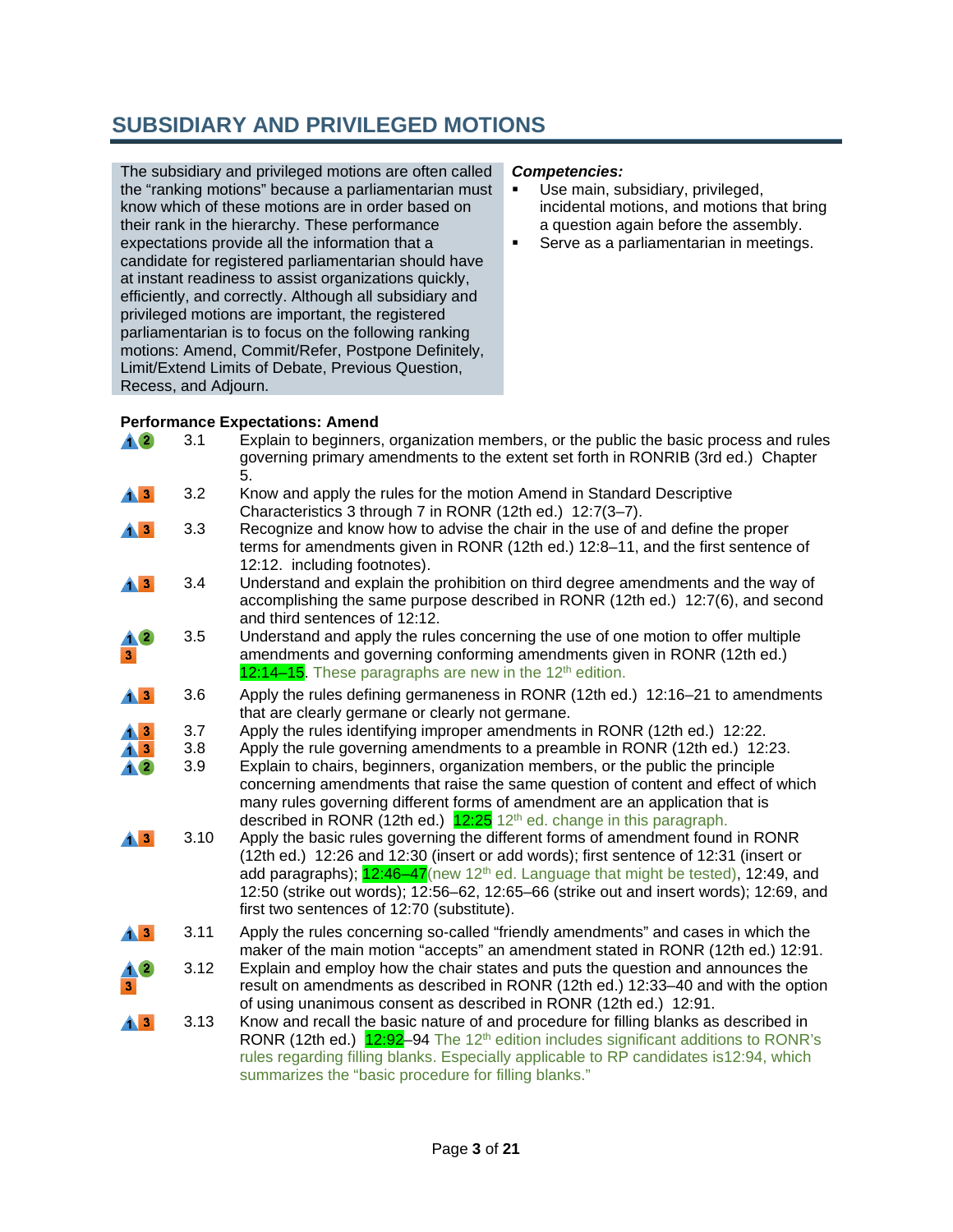3.14 Understand the cases adapted to filling blanks as described in the last sentence of  $\blacktriangle$  . RONR (12th ed.) 12:93.

#### **Performance Expectations: Commit or Refer**

- $\mathbf{A}$   $\mathbf{B}$ 3.15 Understand and describe the difference between the main and subsidiary motions to Commit explained in RONR (12th ed.) 13:6, and 51:33n9.
- $\blacktriangle$  3 3.16 Apply the rules relating to adhering motions with reference to Commit as described in RONR (12th ed.) 13:7(2) portion of first sentence through first semi-colon(;) and last sentence, as well as **13:19** *except* last sentence More specifics in 12<sup>th</sup> ed.
- $\mathbf{A}$  3 3.17 Know and apply the rules for the motion Commit in Standard Descriptive Characteristics 3 through 7 in RONR (12th ed.) 13:7(3–7).

#### **Performance Expectations: Postpone Definitely**

- 3.18 Understand and describe the difference between the main and subsidiary motions to  $\mathbf{A}$  3 Postpone Definitely explained in RONR (12th ed.) 14:1 and 14:3.
- $\blacktriangle$  3 3.19 Apply the rules relating to adhering motions with reference to Postpone Definitely as described in RONR (12<sup>th</sup> ed.) 14:4(2), second to last sentence,  $14:19$  This paragraph has been rewritten in the 12<sup>th</sup> edition.
- $\blacktriangle$  3 3.20 Know and apply the rules for the motion Postpone Definitely in Standard Descriptive Characteristics 3 through 7 in RONR (12th ed.) 14:4(3–7).
- $\blacktriangle$  3 3.21 Apply the limits on the time to which a question can be postponed as described in RONR (12th ed.) 14:5–6.
- $\mathbf{A}$  3 3.22 Understand and apply the basic concept of using Postpone Definitely to create a special order as explained in RONR (12th ed.) 14:2, 14:13-15, 14:17 (coverage of Postpone Definitely's relation to orders of the day has been substantially revised in the  $12<sup>th</sup>$  edition), and  $14:20(d-e)$ .

#### **Performance Expectations: Limit/Extend Limits of Debate**

- $\mathbf{A}$  3 3.23 Understand and describe the basic difference between (1) limiting or extending the number or length of speeches and (2) requiring after a specified length of time or at a certain hour debate is to be closed as explained in RONR (12th ed.) 15:2. 3.24 Understand and define the meaning, in the context of Limit or Extend Limits of A. Debate, of the terms "order" and "exhausted" described in RONR (12th ed.) 15:3.  $\overline{43}$ 3.25 Know and apply the rules for the motion Limit or Extend Limits of Debate in Standard Descriptive Characteristics 3 through 7 in RONR (12th ed.) 15:5(3-7).  $2 \mid 3 \mid$ 3.26 Explain to chairs, beginners, organization members, or the public the circumstances under which Limit or Extend Limits of Debate can apply to debate on one or on a series of motions as described in RONR (12th ed.) 15:5(2) first three sentences, 15:7–8 The relevant passage has been revised, and a new rule added, in the 12<sup>th</sup> edition.  $\blacktriangle$  3 3.27 Know and explain how a later motion to Limit or Extend Limits of Debate is in order
- and can supersede an earlier one as explained in RONR (12th ed.) 15:17 The relevant paragraph has been slightly rewritten in the 12<sup>th</sup> edition.

#### **Performance Expectations: Previous Question**

3.28 Understand and interpret the effect of adopting Previous Question, including which  $\mathbf{A}$  3 motions the subsequent making of which it does and does not preclude, as described in RONR (12th ed.) 16:2.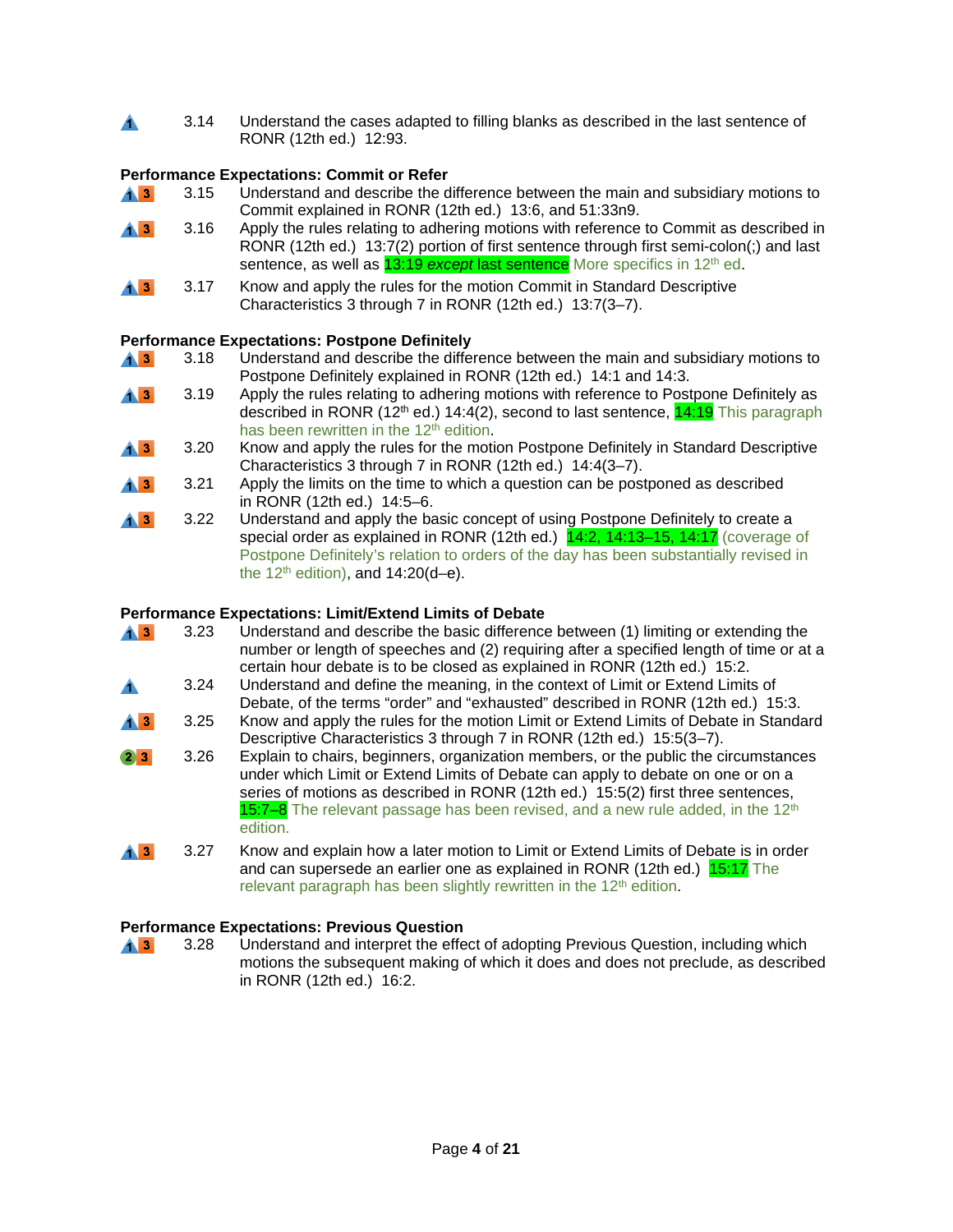- $23$ 3.29 Explain to chairs, beginners, organization members, or the public how a motion for the Previous Question can be moved 1) to apply only to the immediately pending question, 2) to apply to all pending questions, or 3) to apply to the immediately pending question and a specified set of a consecutive series of pending questions as described in RONR (12th ed.) 16:5–2 *except* the third and last sentences; also explain how when one of these alternatives is moved, other alternatives can be moved before a vote is taken, and the sequence in which such votes occur as described in RONR (12th ed.) 16:5(6).
- $\blacktriangle$  3 3.30 Know and apply the rules for the motion Previous Question in Standard Descriptive Characteristics 3 through 5 and 7 in RONR (12th ed.) 16:5(3–5, 7).
- $\blacktriangle$  3 3.31 Recognize, and know how to advise the chair to deal with, nonstandard or inappropriate attempts to accomplish the effect of adopting the Previous Question described in RONR (12th ed.)  $16.6-7$  The 12<sup>th</sup> edition adds additional examples of nonstandard ways of moving the Previous Question.
- 3.32 Understand and define the meaning, in the context of Previous Question, of the terms 10 "partly executed" and "fully executed" as explained in RONR (12th ed.) 16:5(8)n15.  $3<sub>1</sub>$ 3.33 Understand and describe the effect on subsequent motions of an unexhausted order  $\triangle$ 
	- for the Previous Question as explained in RONR (12th ed.) 16:18–19.

#### **Performance Expectations: Recess**

- 3.34 Know and describe the difference between Recess and Stand at Ease as described  $\mathbf{A}$  3 in RONR (12th ed.) 8:2(3–4).  $\mathbf{A}$  3 3.35 Understand and explain the meaning of recess given in RONR (12th ed.) 20:1, and
- the difference between recess and adjourn as described in RONR (12th ed.) 8:7.
- **AO** 3.36 Understand and explain the difference between the main and privileged motions to Recess explained in RONR (12th ed.) 20:2–3.  $\overline{\mathbf{3}}$
- 3.37 Know and apply the rules for the motion Recess in Standard Descriptive  $\mathbf{A}$   $\mathbf{B}$ Characteristics 3 through 7 in RONR (12th ed.) 20:5(3-7).
- $\overline{4}$  3 3.38 Know and use the rules for declaring and postponing a scheduled recess in RONR (12th ed.) 20:6–7.

#### **Performance Expectations: Adjourn**

- 3.39 Understand and define the meaning of adjourn given in RONR (12th ed.) 21:1.<br>3.40 Recognize and assess the unique quality that Adjourn may be privileged even w ▲
- $\mathbf{A}$  3 Recognize and assess the unique quality that Adjourn may be privileged even when no question is pending as explained in RONR (12th ed.) 21:2.
- 3.41 Describe the three characteristics that differentiate the main from the privileged 10 motion to Adjourn given in RONR (12th ed.) 21:3&n4 (including the footnote), and the  $\overline{\mathbf{3}}$ effect when Adjourn is not privileged described in RONR (12<sup>th</sup> ed.) 21:3, last two sentences.
- $\mathbf{A}$  3 3.42 Know and apply the rules for the motion Adjourn in Standard Descriptive Characteristics 3 through 7 in RONR (12th ed.) 21:6(3–7).
- 10 3.43 Describe what is in order before the chair may declare a directed adjournment, as explained in RONR (12th ed.) 21:10–12.  $\overline{\mathbf{3}}$
- $23$ 3.44 Explain how to declare or set aside a scheduled adjournment as explained in RONR (12th ed.) 21:14–15, and 8:9–10.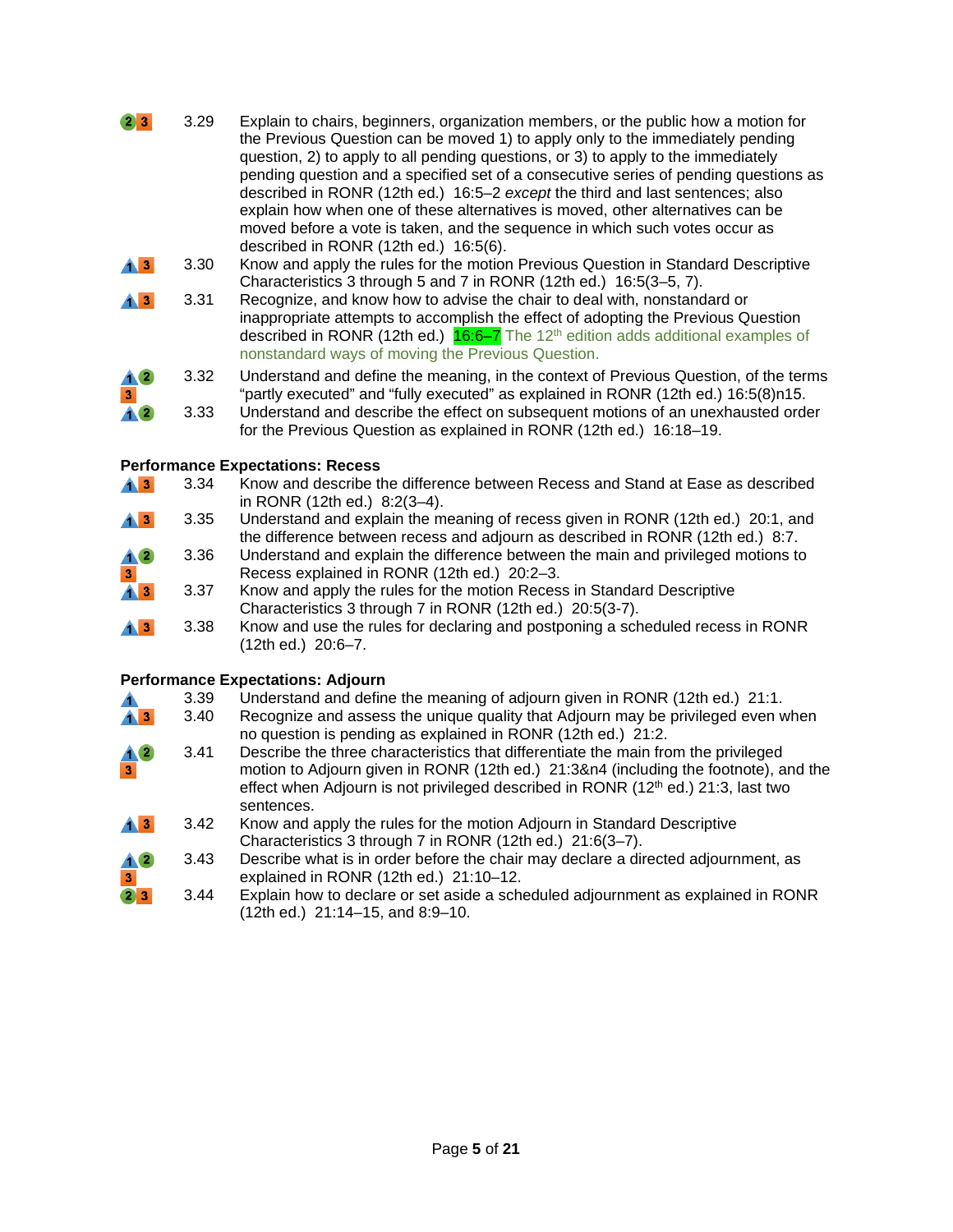### **INCIDENTAL MOTIONS**

Incidental motions arise out of the consideration of other motions. They are motions that usually must be decided immediately before business can proceed. Although all incidental motions are important, a candidate for registered parliamentarian is to focus on the following ranking motions: Point of Order, Appeal, Suspend the Rules, Parliamentary Inquiry, and Request for Information.

#### *Competencies:*

- Use main, subsidiary, privileged, incidental motions, and motions that bring a question again before the assembly.
- **Serve as a parliamentarian in meetings.**

#### **Performance Expectations: Point of Order**

| $\mathbf{A}$ 3            | 4.1                | Know and apply the rules for the motion Point of Order in Standard Descriptive          |
|---------------------------|--------------------|-----------------------------------------------------------------------------------------|
|                           |                    | Characteristics 3 through 7 in RONR (12th ed.) 23:2(3-7).                               |
| $\mathbf{A}$ $\mathbf{B}$ | 4.2                | Describe and employ the basic purpose of, and procedure for handling, a Point of        |
|                           |                    | Order, as described in RONR (12th ed.) 23:3-4, and 23:12-17.                            |
| $\frac{4}{3}$             | 4.3                | Explain the timeliness requirements of Point of Order as described in RONR (12th ed.)   |
|                           |                    | 23:5, and recognize that exceptions exist to this general rule.                         |
| $\mathbf{A}$ $\mathbf{B}$ | 4.4                | Rapidly research and apply the exceptions to the timeliness requirement for a Point of  |
|                           |                    | Order given in RONR (12th ed.) 23:6. (C)                                                |
| 23                        | 4.5                | Understand and summarize how rulings on Points of Order create precedents (rewritten    |
|                           |                    | in $12th$ ed.) as explained in RONR (12th ed.) 23:10.                                   |
| $\sim$                    | $\Lambda$ $\Omega$ | Evolain the precedential nature of a ruling on a Point of Order and how to supersede it |

#### 4.6 Explain the precedential nature of a ruling on a Point of Order and how to supersede it, 2, S. as explained in RONR (12th ed.) 23:10–11.

#### **Performance Expectations: Appeal**

| $\bigwedge$ 3 | 4.7 | Know and explain the two exceptions to the right to Appeal given in RONR (12th ed.) |
|---------------|-----|-------------------------------------------------------------------------------------|
|               |     | $24:3(2)(a-b)$ .                                                                    |

- 4.8 Know and apply the rules for the motion Appeal in Standard Descriptive Characteristics  $\blacktriangle$  3 3 through 7 in RONR (12th ed.) 24:3(3–7), including memorizing the three cases in which an appeal is undebatable in RONR (12th ed.) 24:3(5)(first sentence). Also know the requirement for timeliness of an appeal in RONR (12th ed.)  $24:8$  This requirement was included in SDC in the 11<sup>th</sup> edition, but moved to paragraph 24:8 in the 12<sup>th</sup>.
- 4.9 Understand and explain the distinction between rulings that can be appealed and  $\mathbf{A}$   $\mathbf{B}$ opinions and judgments that cannot be appealed as described in RONR (12th ed.) 24:5–7, and 24:7n4.
- $\mathbf{A}$  3 4.10 Recognize and know how to advise the chair on the procedure for handling an appeal as illustrated in RONR (12th ed.) 24:9–13.

## **Performance Expectations: Suspend the Rules**<br>**A** 4.11 Understand and identify the seve

- Understand and identify the seven categories of rules that cannot be suspended. In A RONR (12th ed.)  $25:7-13$  12<sup>th</sup> ed. changes in these paragraphs.
- 4.12 Rapidly research and apply the detailed provisions applying the prohibition on suspending seven categories of rules explained in RONR (12th ed.) 25:7–13. **(C)**
- 4.13 Know and apply the rules for the motion Suspend the Rules in Standard Descriptive  $A$   $3$ Characteristics 3 through 7 in RONR (12th ed.) 25:2(3–7) and the differences in the vote required explained in RONR (12th ed.) 25:14–16.
- **A** 2 4.14 Understand and define the purpose and manner of suspending the rules as described in RONR (12th ed.) 25:3–5 and illustrated in RONR (12th ed.) 25:17–20.

## **Performance Expectations: Parliamentary Inquiry**<br>**A.3** 4.15 Know and apply the rules for the mo

Know and apply the rules for the motion Parliamentary Inquiry in Standard Descriptive  $\mathbf{A}$  3 Characteristics 3 through 7 in RONR (12th ed.) 33:2(3–7).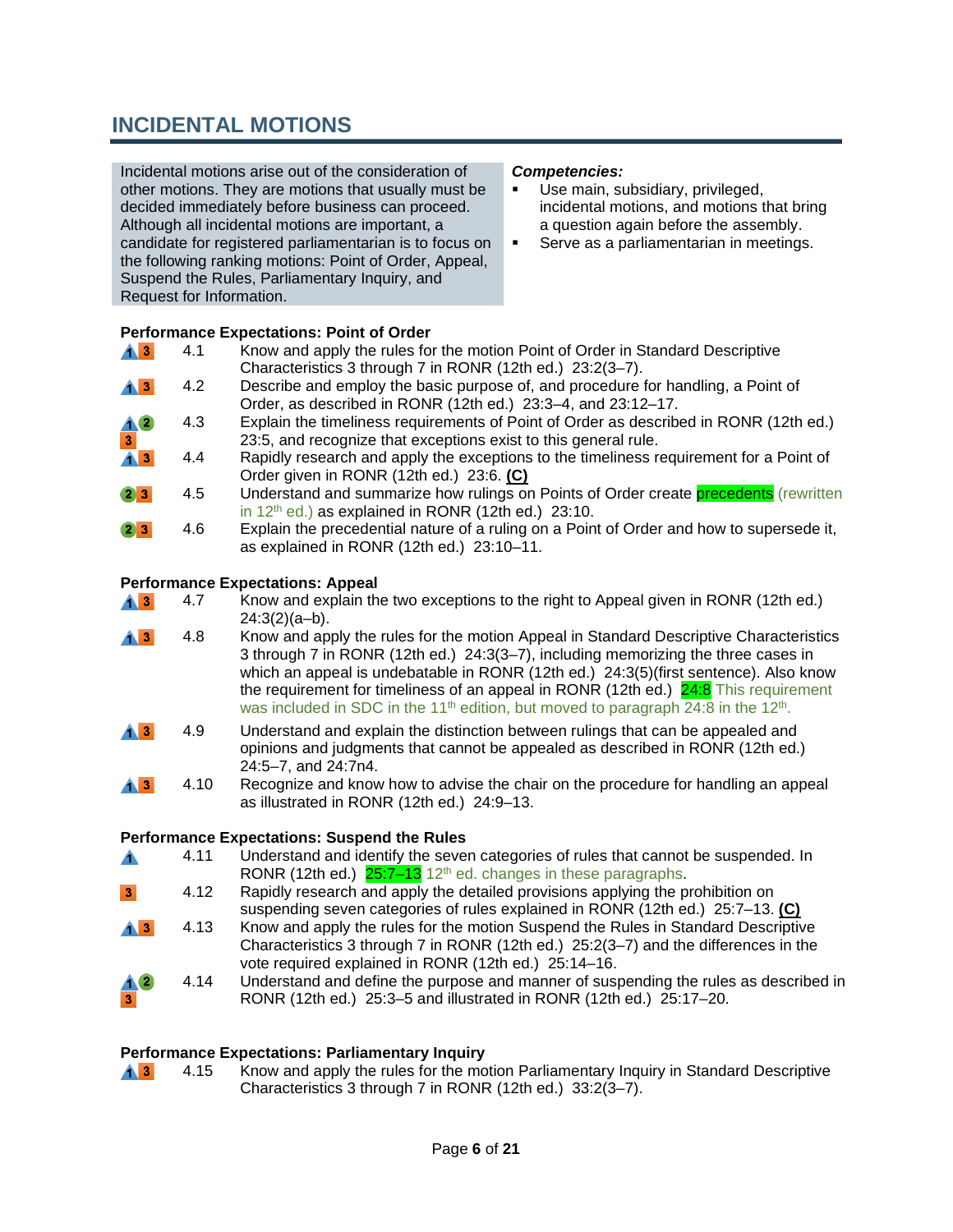

#### **Performance Expectations: Request for Information**

| $\triangle$<br>3 <sup>1</sup>               | 4.17 | Recognize and know how to advise and assist the chair on preventing members from<br>misusing Request for Information to give information, thus improperly obtaining<br>preference in recognition in order effectively to debate. RONRIB (3rd ed.) p. 95n2. |
|---------------------------------------------|------|------------------------------------------------------------------------------------------------------------------------------------------------------------------------------------------------------------------------------------------------------------|
| $\triangle$ <sup>3</sup>                    | 4.18 | Know and apply the rules in Standard Descriptive Characteristics 3 through 7 in RONR<br>(12th ed.) 33:2(3-7) as they pertain to Request for Information.                                                                                                   |
| $\bm{\Lambda}$ 2<br>$\overline{\mathbf{3}}$ | 4.19 | Understand the purpose and apply the procedure for making and handling a Request<br>for Information as given in RONR (12th ed.) 33:6-10.                                                                                                                   |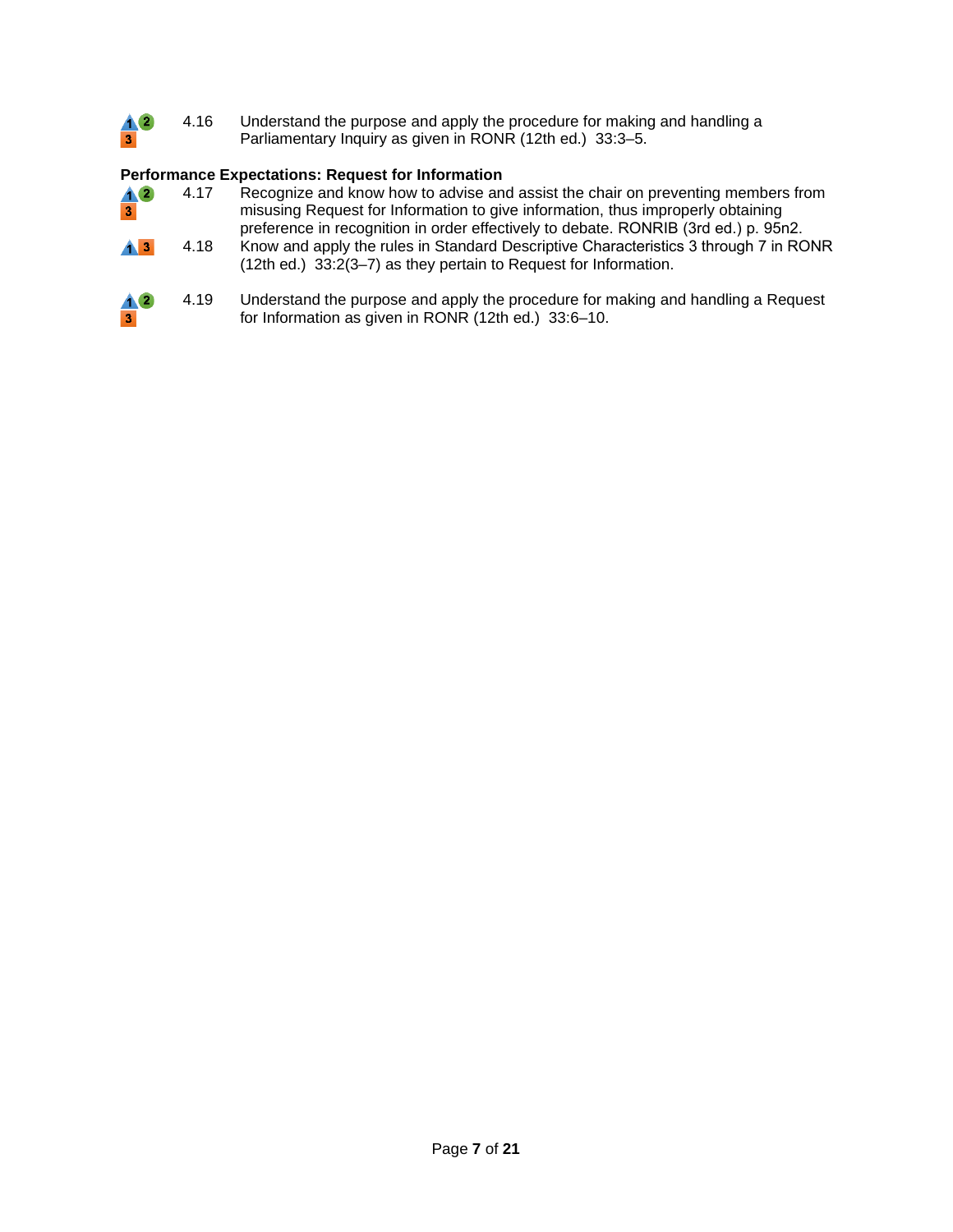## **MOTIONS THAT BRING A QUESTION AGAIN BEFORE THE ASSEMBLY**

If the assembly needs to make a different decision than one already made on an issue, these motions are used to accomplish that goal. These motions afford the opportunity to reopen a completed motion, a motion temporarily disposed of, or to change something previously adopted and still in effect. Since many organizations find themselves in a situation where they have either changed their mind or made a decision hastily, a candidate for registered parliamentarian must know how to deal with these motions. Although all these motions are important, a candidate for registered parliamentarian is to focus on Rescind/Amend Something Previously Adopted and Reconsider.

#### *Competencies:*

- Use main, subsidiary, privileged, incidental motions, and motions that bring a question again before the assembly.
- **Serve as a parliamentarian in meetings.**

#### **Performance Expectations: Rescind/Amend Something Previously Adopted**

| $\mathbf{A}$ 3    | 5.1 | Understand and define the purpose and effect of Rescind/Amend Something<br>Previously Adopted as explained in RONR (12th ed.) 35:1.                                                                                                                                                                                                                                                                                     |
|-------------------|-----|-------------------------------------------------------------------------------------------------------------------------------------------------------------------------------------------------------------------------------------------------------------------------------------------------------------------------------------------------------------------------------------------------------------------------|
| $\mathbf{A}$ 3    | 5.2 | Know and apply the rules for the motion Rescind/Amend Something Previously<br>Adopted in Standard Descriptive Characteristics 3 through 5 in RONR (12th ed.)<br>$35:2(3-5)$ .                                                                                                                                                                                                                                           |
| $\bf{A}$ $\bf{B}$ | 5.3 | Rapidly research and apply the rules in Standard Descriptive Characteristics 6 and<br>7 in RONR (12th ed.) 35:2(6-7). (C)                                                                                                                                                                                                                                                                                               |
| $\frac{1}{3}$     | 5.4 | Apply the procedure for giving previous notice of and making motions to Rescind or<br>Amend Something Previously Adopted as illustrated in RONR (12th ed.) 35:3,<br>$35:7 - 12.$                                                                                                                                                                                                                                        |
| $\frac{4}{3}$     | 5.5 | Understand and apply the rules concerning the use of one motion to Amend<br>Something Previously Adopted to offer multiple amendments and governing<br>conforming amendments given in RONR (12th ed.) 35.5 (this paragraph is new in<br>the $12th$ ed.), including the rules it references governing whether and how such a<br>motion may be divided in RONR (12 <sup>th</sup> ed.) 10:25, 27:5 and the example in RONR |

(12th ed.) 57:3."

**Performance Expectations: Reconsider** The section on Reconsider was substantially revised in the 12<sup>th</sup> edition. Among other things, a comparatively brief summary of the basic purpose and procedure was put at its outset.

| $\frac{4}{3}$             | 5.6 | Understand and explain the basic purpose and procedure of reconsideration as<br>described in RONRIB (3rd ed.) pp. 58-60 and RONR (12th ed.) 37:1-8, and<br>$37:9(1)(a)$ .                                                                                                                                                                                                                            |
|---------------------------|-----|------------------------------------------------------------------------------------------------------------------------------------------------------------------------------------------------------------------------------------------------------------------------------------------------------------------------------------------------------------------------------------------------------|
| $\frac{4}{3}$             | 5.7 | Understand and explain the procedure to reconsider a main motion when made at<br>a time when it can immediately be taken up as set forth in RONR (12th ed.) 37:14<br>and as illustrated in RONR (12th ed.) 37:36(a), and 37:37-39.                                                                                                                                                                   |
| $\mathbf{A}$ $\mathbf{B}$ | 5.8 | Know and describe when Reconsider cannot be applied to a motion as set forth in<br>RONR (12th ed.) $37:9(2)(a-h)$ (12 <sup>th</sup> edition changes in this paragraph) and 37:13.                                                                                                                                                                                                                    |
| $\mathbf{A}$ $\mathbf{B}$ | 5.9 | Understand the circumstances under which Reconsider cannot be taken up at the<br>time it is made and the procedure followed in such a case as explained in RONR<br>(12th ed.) 37:9(1), $37:10(b-c)$ (12 <sup>th</sup> ed. has additional rule in last sentence of (b)),<br>and $37:15$ –17(12 <sup>th</sup> ed. change in 37:15), and the illustration in RONR (12th ed.)<br>37:40-42, and 37:44-45. |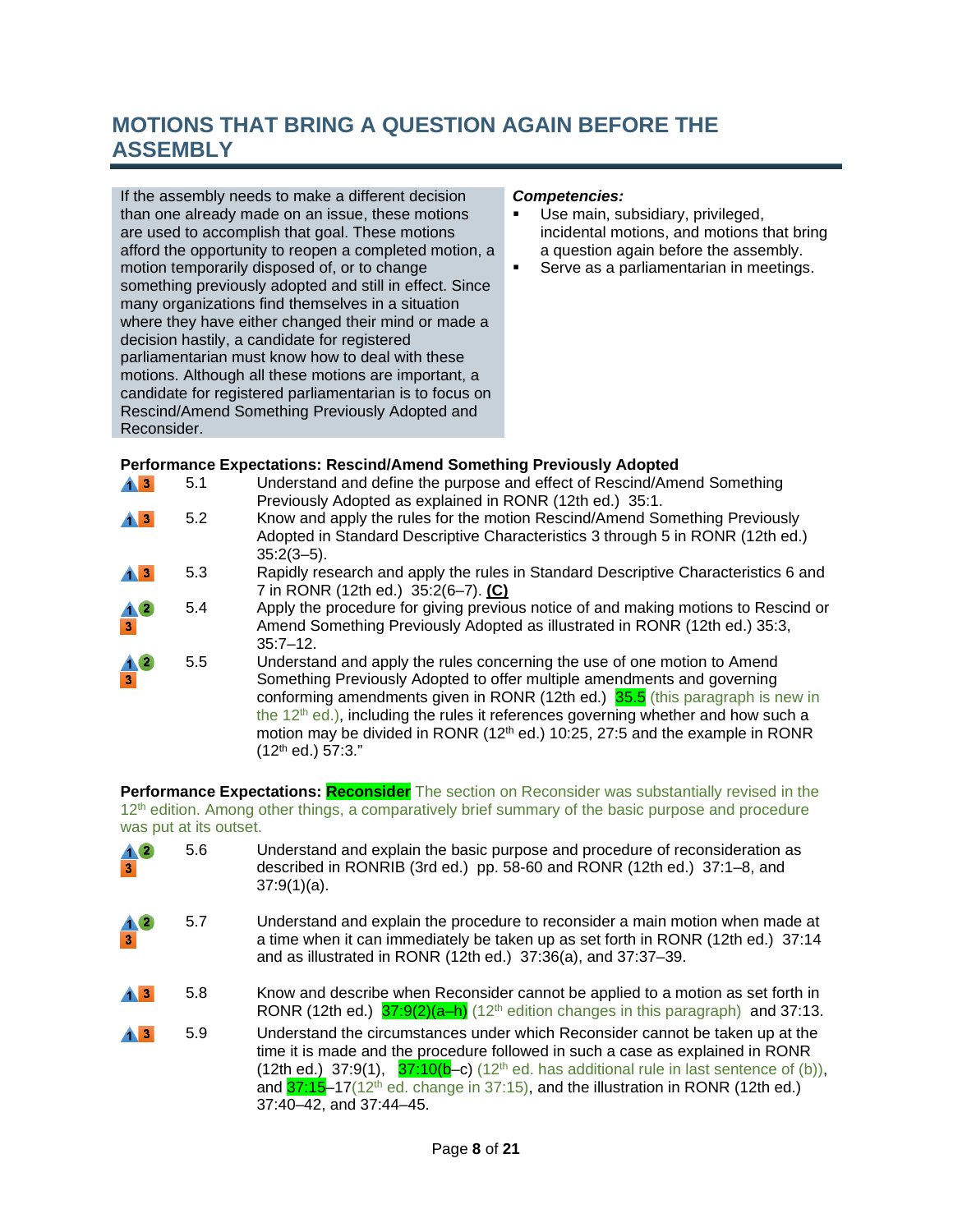- 5.10 Know and apply the rules for the motion Reconsider in Standard Descriptive  $\overline{1}$   $\overline{3}$ Characteristics 3 through 7 in RONR (12th ed.) 37:9(3–7).
- $\overline{1}$   $\overline{3}$ 5.11 Apply the rules that suspend the effect of a motion sought to be reconsidered when Reconsider is moved at a time when it cannot immediately be taken up in RONR (12th ed.)  $37:11-12$  Somewhat changed rules for 12<sup>th</sup> ed.
- 5.12 Know and apply the rules governing debate both on the motion to Reconsider and  $\blacktriangle$  3 after a motion to Reconsider has been adopted as described in RONR (12th ed.) 37:18–23.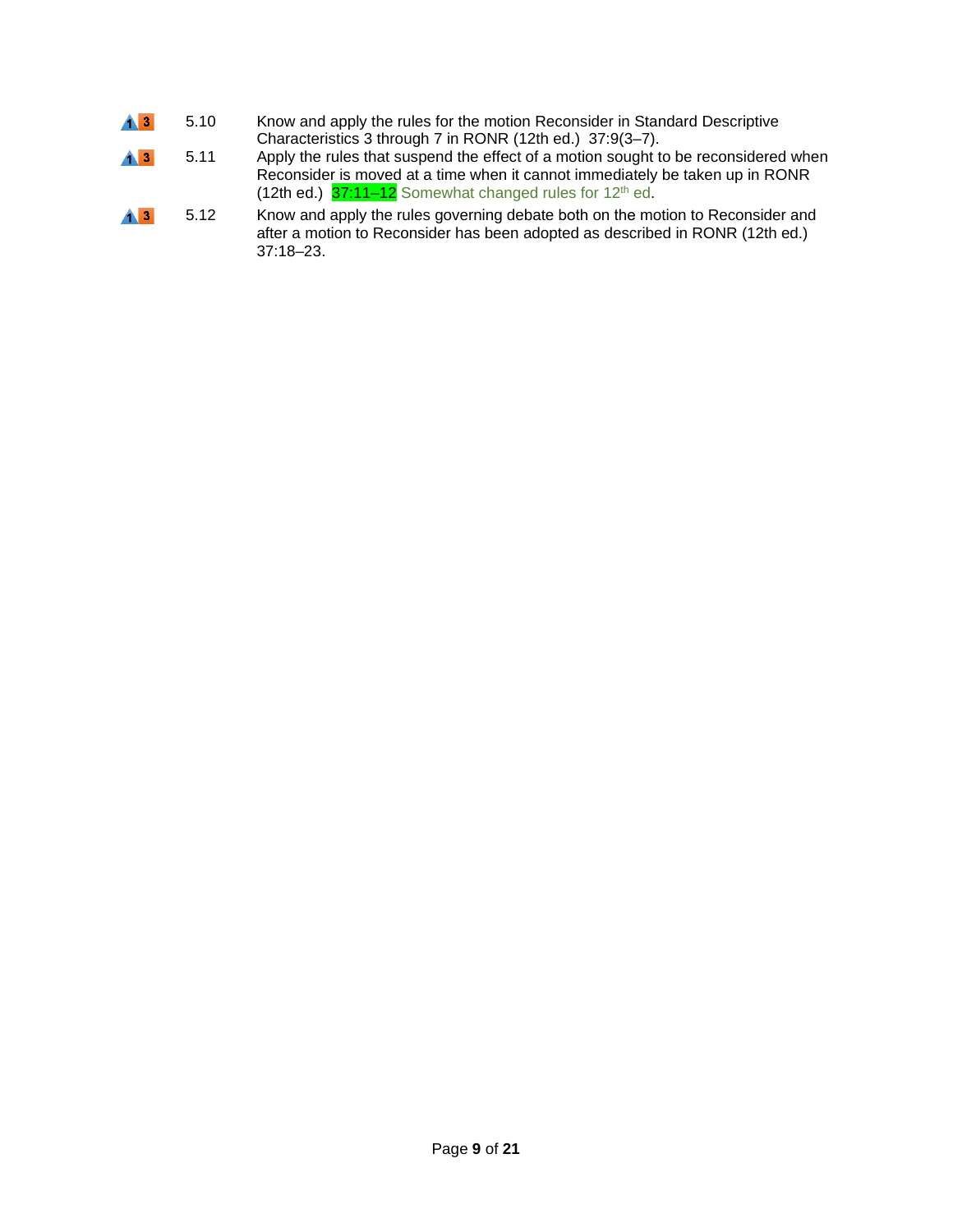## **ORGANIZATION AND CONDUCT OF MEETINGS**

Including such aspects as establishing the quorum, creating the agenda, and conducting debate, these are the rules that keep meetings fair and on target. There are certain things that must be done in order to prepare for and conduct any type of meeting. A candidate for registered parliamentarian must understand the basics for organizing and conducting meetings.

#### *Competencies:*

- Use parliamentary rules to organize the business of meetings.
- Use parliamentary terminology and language appropriately.
- **Serve as a parliamentarian in meetings.**
- **Consult with clients.**

#### **Performance Expectations: Quorum**

|                           |     | Explain the basic need for and effect of a quorum requirement described in |
|---------------------------|-----|----------------------------------------------------------------------------|
|                           |     | RONRIB (3rd ed.) pp. 12-13.                                                |
| $\mathbf{A}$ $\mathbf{B}$ | 6.2 | Know and describe the default quorum when membership can be accurately     |

- determined as set forth in RONR (12th ed.) 3:3 (last sentence).
- 6.3 Understand and explain what may be done even in the absence of a quorum as described in RONR (12th ed.) 40:6–10.

#### **Performance Expectations: Standard Order of Business**

- 6.4 Define the meanings of "order of business," "orders of the day," and "agenda," as  $\blacktriangle$ well as the two meanings of "program," given in RONR (12th ed.) 41:1-4 (including 41:2n2).
- 6.5 Know and identify the names and order of the six basic headings in the standard order of business in RONR (12th ed.) 41:5.
- 6.6 Know and identify in which organizations the standard order of business is used as А. explained in RONR (12th ed.) , 41:6.
- $\bullet$ 6.7 Be able to prepare, or assist the secretary to prepare, a memorandum of the order of business as explained in RONRIB  $(3<sup>rd</sup>$  ed.) pp. 146-47 and RONR (12th ed.) 41:7. **(C)**
- 6.8 Write a script for a presiding officer using the standard order of business, while referencing RONRIB (3rd ed.) Table C (p. 209) and RONR (12th ed.) 41:8–27. **(C)**
- $\mathbf{A}$  3 6.9 Know and explain how business may be taken up out of its proper order as explained in RONR (12th ed.) 41:37–39.

#### **Performance Expectation: Orders of the Day**

 $23$ 6.10 Explain to chairs, beginners, organization members, or the public the meaning of and basic rules governing general and special orders as set forth in RONR (12th ed.) **14:13–17** The passage has been substantially shortened and rewritten in the 12<sup>th</sup> edition.

#### **Performance Expectation: Agenda**

 $\blacktriangle$ 6.11 Understand and identify the nature of an agenda, when it is commonly used, the procedure for adopting and changing it, and the effect of providing one in advance as described in RONR (12th ed.) 41:60–64.

#### **Performance Expectations: Minutes**

- $2 \quad 3$ 6.12 Explain the secretary's duty to record motions as described in RONRIB (3rd ed.) pp. 148-53 as well as to note the times of a meeting's beginning and end.
- Write draft basic minutes as described in RONRIB (3rd ed.) pp. 146-50. **(C)** 6.13 Know and employ the usual procedure for correcting and approving minutes  $\hat{1}$  3 6.14 described in RONR (12th ed.) 41:9–12 (including  $41:11n$ -New rule in 12<sup>th</sup> ed.).
	- Know and apply the rules stated in RONR (12th ed.)  $48.2 \& 48.3$  (New in 12<sup>th</sup> ed.) regarding varying the standard content of minutes.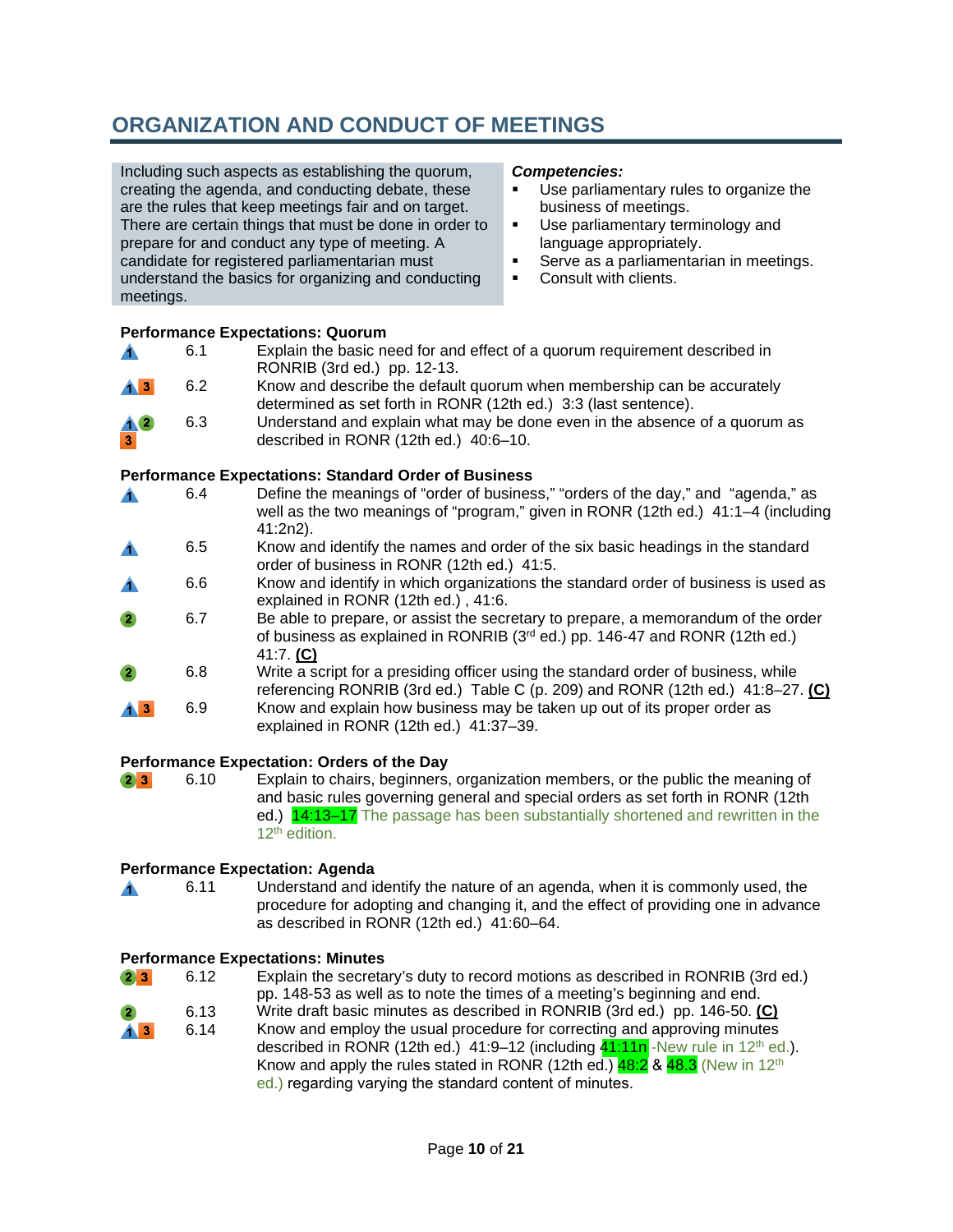#### **Performance Expectations: Recognition, Assignment of the Floor, and Interruption**

| $\mathbf{A}$ 3                                     | 6.15 | Know and employ the basic procedure for recognizing a member and assigning the<br>floor, and the three most common cases of preference in recognition as explained<br>in RONR (12th ed.) 3:30-34. |
|----------------------------------------------------|------|---------------------------------------------------------------------------------------------------------------------------------------------------------------------------------------------------|
| $\mathbf{A}$ $\mathbf{B}$                          | 6.16 | Understand and explain the concept of interrupting a member assigned the floor<br>described in RONR (12th ed.) 42:18 (introductory wording before (a)) and 42:20–<br>22.                          |
| $\mathbf{A}$ $\mathbf{B}$                          | 6.17 | Understand and explain the common cases in which interrupting a member<br>assigned the floor is permitted given in RONR $(12th ed.)$ 42:18(b, c, e, f, & h).                                      |
| $\begin{array}{ c c }\n\hline\n2 & 3\n\end{array}$ | 6.18 | Rapidly research and determine whether interruption of a member assigned the<br>floor is permitted in a particular case using Table II in the "t" pages of RONR (12th<br>ed.) $(C)$               |
| <b>Performance Expectations: Handling Motions</b>  |      |                                                                                                                                                                                                   |

#### **Performance Expectations: Handling Motions**

6.19 Know the basic procedure and memorize the standard language used in the six steps for handling a motion given in RONRIB (3rd ed.) pp. 23-27.. 6.20 Demonstrate how to assist a presiding officer to employ the terminology used to  $2 \mid 3 \mid$ handle motions used in the RONRIB (3rd ed.) tables through use of resources such as the tables in RONRIB (3rd ed.) , motion scripts, or cards/pages. **(C)** 6.21 Know, and be able to assist a presiding officer in applying, the rules governing  $\mathbf{A}$  3 unanimous consent and assuming a motion given in RONR (12th ed.) 4:58-63 change in first sentence of 4:61.  $\blacktriangle$  3 6.22 Understand the concept of debate and basic procedures for it explained in RONR (12th ed.) 43:1–7 and describe the basic default rules for debate given under "Speech Limits in Debate" in RONRIB (3rd ed.) p. 29.

#### **Performance Expectations: Debate**

| $\mathbf{A}$ $\mathbf{B}$ | 6.23 | Know and employ the basic principles of germaneness and decorum in debate<br>given in RONRIB (3rd ed.) parts 3 through 5 on pp. 30-32.                                      |
|---------------------------|------|-----------------------------------------------------------------------------------------------------------------------------------------------------------------------------|
| $\triangle$ <sup>3</sup>  | 6.24 | Know and employ the rules governing the chair's participation in debate given in<br>RONR (12th ed.) 43:29-30.                                                               |
| $\triangle$ <sup>3</sup>  | 6.25 | Identify and apply with the rules related to discussion outside debate in RONR<br>(12th ed.) $43:31-34$ Language revised in 12 <sup>th</sup> ed.                            |
| $\bm{\Lambda}$ 2<br> 3    | 6.26 | Understand and explain the basic concepts behind debatability of motions in RONR<br>(12th ed.) 1:1 (through first bullet point), 43:35-36, 43:37(first sentence), 43:38-39. |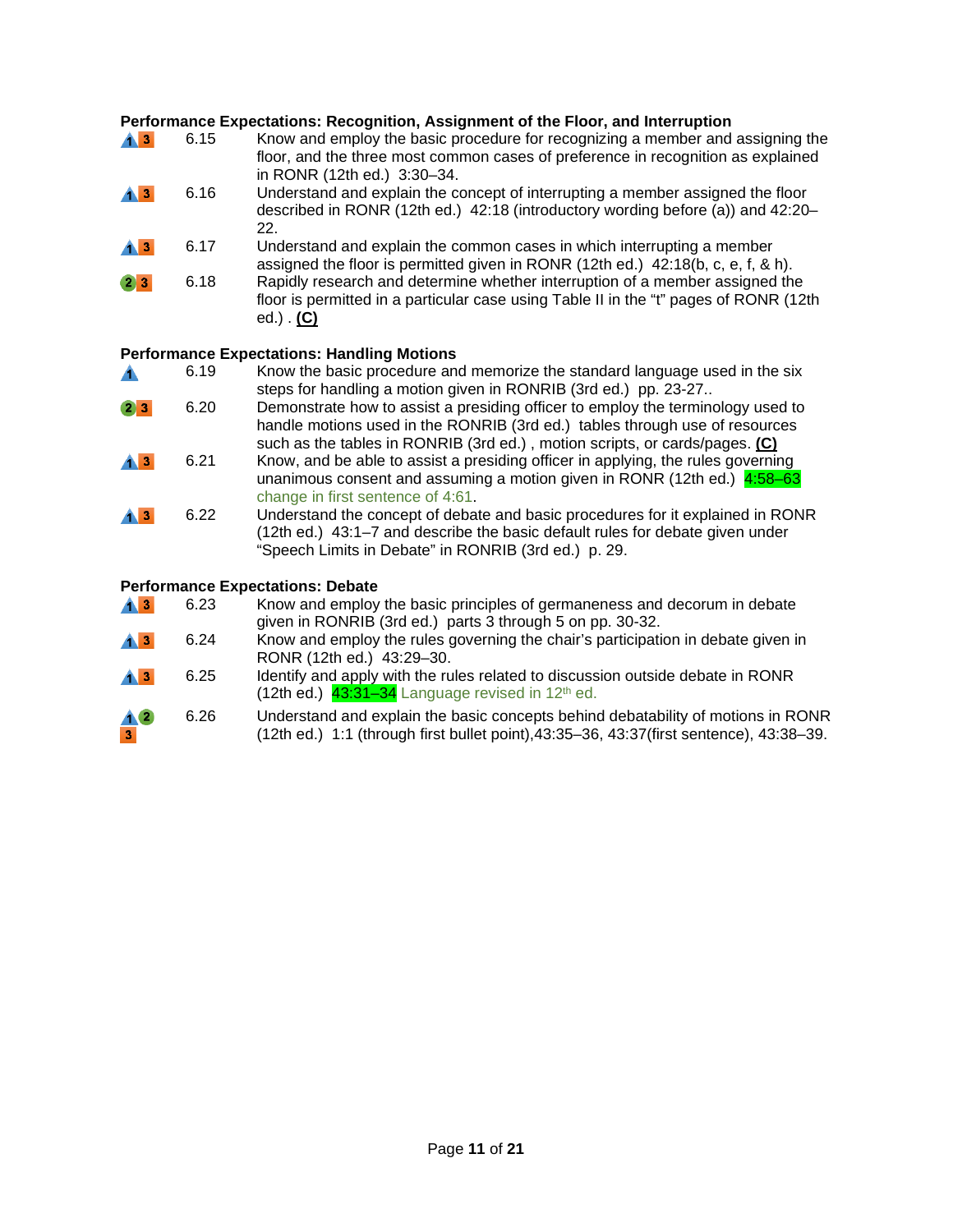## **VOTING, NOMINATIONS, AND ELECTIONS**

Nominations, elections, and voting are the basis of the decisionmaking process in democratic assemblies. Some form of voting typically takes place at every meeting. Electing individuals to office is a common occurrence in many organizations as well. These items can range from simple to complex. A candidate for registered parliamentarian must be well versed in basic procedures for nominations, elections, and voting.

#### *Competencies:*

- Review governing documents.<br>
Handle election procedures.
- Handle election procedures.
- **Serve as a parliamentarian in meetings.**
- **•** Consult with clients.

#### **Performance Expectations: Voting**

| $\mathbf{A}$ $\mathbf{B}$ | 7.1 | Know the meaning of and how to calculate a majority vote, a two-thirds vote, a<br>majority of the entire membership and a majority of the fixed membership as<br>explained in RONR (12th ed.) $44:1-3$ , $44:5-6$ , and $44:9(b)$ including $44:9bh1$ . |
|---------------------------|-----|---------------------------------------------------------------------------------------------------------------------------------------------------------------------------------------------------------------------------------------------------------|
|                           | 7.2 | Understand the two elements that define the bases for determining a voting result<br>given in RONR (12th ed.) 44:7-8, and 44:9(bn1) and identify what is required to<br>modify the default bases as described in RONR (12th ed.) 44:10.                 |
| <b>AB</b>                 | 7.3 | Know the meaning of and how to calculate a plurality vote as explained in RONR<br>$(12th$ ed.) $44:11$ .                                                                                                                                                |
| $\bf{A}$ $\bf{B}$         | 7.4 | Know and explain the effect of a tie vote, and the rules concerning the chair's<br>participation in voting in RONR (12th ed.) 44:12-13.                                                                                                                 |
|                           | 7.5 | Know and identify the rights and obligations in voting, and the rule regarding straw<br>polls, described in RONR (12th ed.) $45:1-2$ , $45:6-8$ (45:6 and 45:8 have been<br>rewritten in the 12 <sup>th</sup> ed.), and 45:72.                          |
|                           | 7.6 | Know and explain the rules concerning abstention and voting on questions affecting<br>oneself in RONR (12th ed.) 4:35 (last two sentences) (12 <sup>th</sup> ed. changes in 4:35), and<br>$45:3 - 5.$                                                   |

#### **Performance Expectations: Voting by Standard and Alternate Methods**

| $\bf{A}$ 3                | 7.7  | Know and apply the proper procedure and standard terminology for taking a vote by<br>voice, rising, and show of hands, including announcing the result, described in RONR<br>(12th ed.) $4:36-49$ 4:37n11 has new material in 12 <sup>th</sup> ed.                 |
|---------------------------|------|--------------------------------------------------------------------------------------------------------------------------------------------------------------------------------------------------------------------------------------------------------------------|
| $\mathbf{A}$ $\mathbf{B}$ | 7.8  | Know and apply the procedures for verifying a vote and counting a rising vote as<br>described in RONR (12th ed.) $4:50-55(4:53 \text{ has new } 12^{\text{th}} \text{ ed. material})$ , and $45:14-$<br>$15$ -45:14 has a tweaked rule in the 12 <sup>th</sup> ed. |
| A3                        | 7.9  | Know and apply the rules concerning ballot voting described in RONR (12th ed.)<br>45:18-25 Substantial changes in 12 <sup>th</sup> ed                                                                                                                              |
| $\left( 2\right)$         | 7.10 | Write a script for the presiding officer to use indicating how to conduct a ballot vote as<br>indicated in RONR (12th ed.) 45:26-28, 45:29 (first sentence), 45:30 (except last two<br>sentences), and 45:37-39. (C)                                               |
| 2                         | 7.11 | Write scripts for the presiding officer using RONR (12th ed.) terminology and<br>directions for taking a vote by voice, rising, and show of hands, including announcing<br>the result, by referring to Tables A and B in RONRIB (3rd ed.) pp. 203-208. (C)         |
| $\overline{\mathbf{3}}$   | 7.12 | Know and apply the rules for directing and conducting electronic or machine voting<br>described in RONR (12th ed.) 45:42-43 New material in 12th ed.                                                                                                               |

## **Performance Expectations: Nominations**<br>**A.2** 7.13 Know and employ the deta

3

Know and employ the detailed rules governing nominations by a nominating  $\bf{10}$ committee and from the floor to advise the presiding officer and others by referring to RONR (12th ed.) 46:6–21 Significant 12th ed. clarifications. **(C)**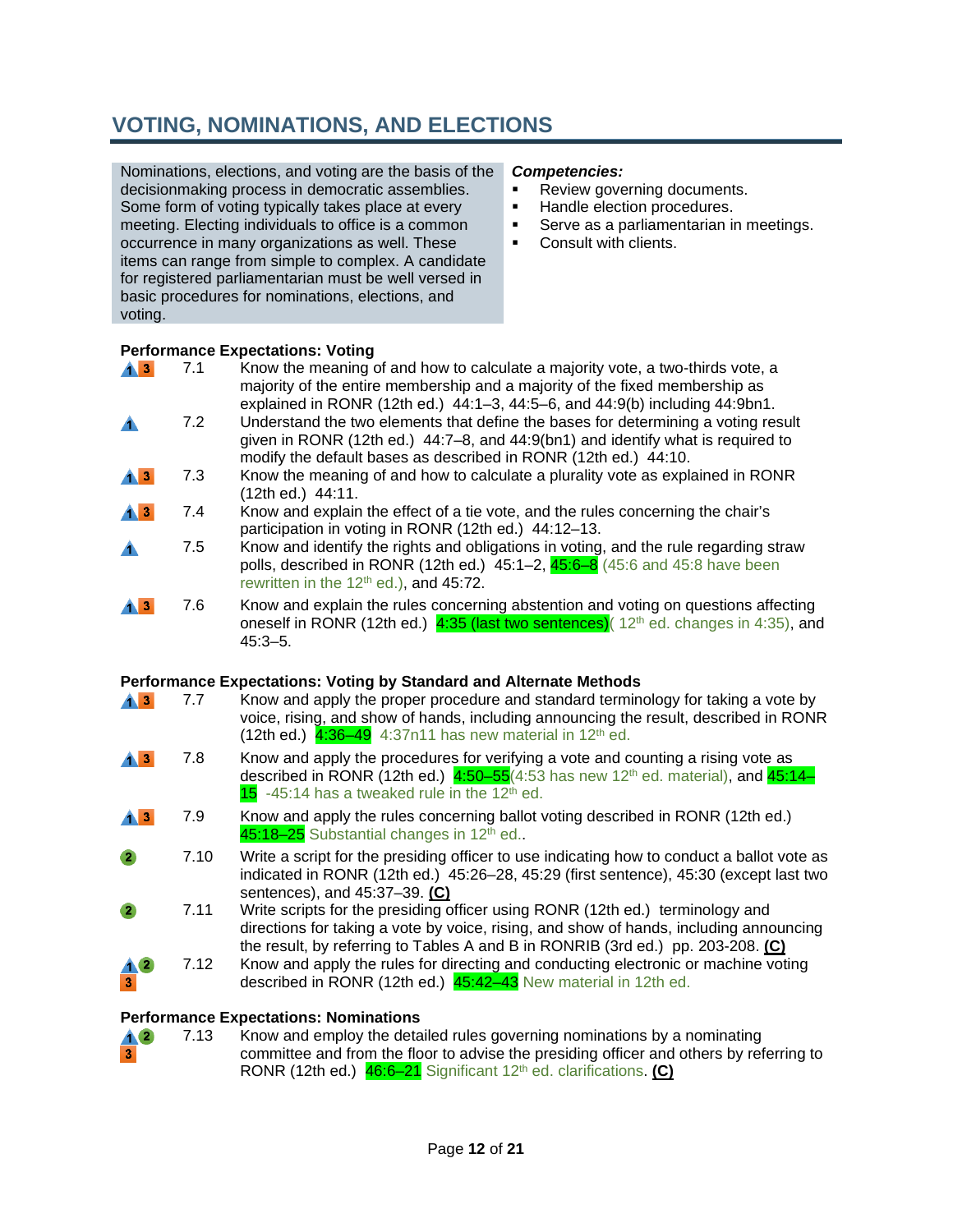|                         | 7.14 | Know and identify the basic rules governing nominations by a nominating committee |
|-------------------------|------|-----------------------------------------------------------------------------------|
|                         |      | and from the floor given in RONRIB (3rd ed.) pp. 78-79.                           |
| $\triangle$             | 7.15 | Know and explain how to assist an organization in preparing for and conducting    |
| $\overline{\mathbf{3}}$ |      | nominations based upon the guidance in PPPP pp. 89-92.                            |
| $\mathbf{A}$ 3          | 7.16 | Know and apply the rules governing debate on nominations described in RONR (12th  |
|                         |      | ed.) $46:27-29$ New provisions in the 12 <sup>th</sup> ed.                        |

## **Performance Expectations: Elections**<br>**2** 7.17 Understand and explair

- Understand and explain the rules designating the method of election, providing for  $\mathbf{2}$ completion of an election, and establishing the time at which an election takes effect as described in RONR (12th ed.) 46:30, and  $46:44-47$  46:44-45 include substantial new rules in the 12th ed.
- $2 \mid 3 \mid$ 7.18 Know and explain how to assist an organization in preparing for and conducting elections based upon the guidance in *PPPP* pp. 93-97.

#### **Performance Expectations: Tellers**

- $\mathbf{A}$  3 7.19 Recognize and know how to advise tellers concerning the procedure for distributing ballots, the three alternate procedures for collecting ballots, and how the polls are closed, as described in RONR (12th ed.) 45:26–30.
- 7.20 Know how to advise tellers on how properly to count ballots using Table VIII and A RONR (12th ed.) 45:31–36, and 46:33–34 Substantial 12th ed. revisions. **(C)**
- 7.21 Identify and explain the proper forms and rules regarding tellers' reports as described  $\bullet$ in RONR (12th ed.)  $45:37-41$  Some new 12<sup>th</sup> ed. material.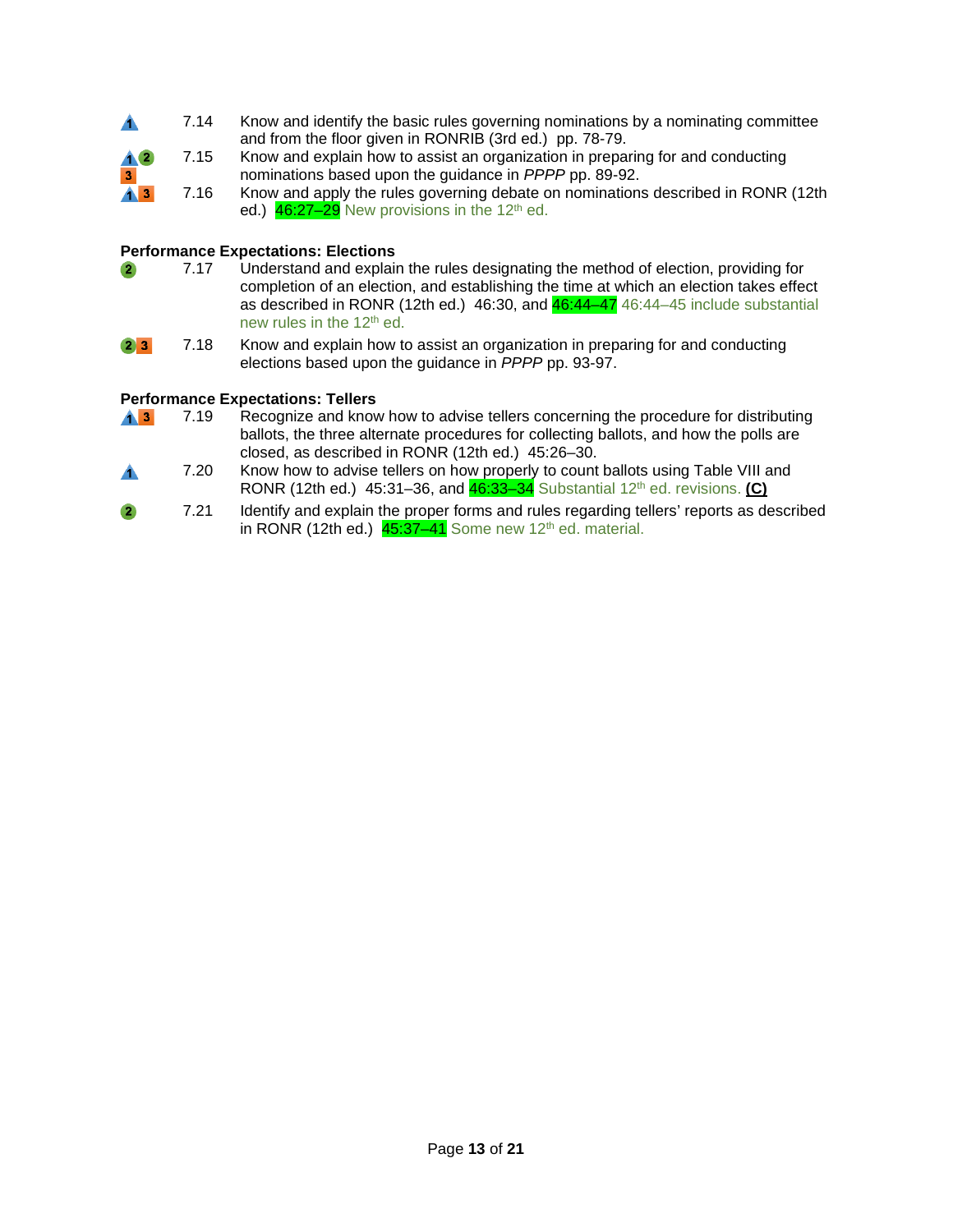### **SERVE AS PARLIAMENTARIAN IN MEETINGS**

There are numerous roles a parliamentarian will be in a meeting. It is important to know the difference between a meeting and a session and issues involved in providing proper notice of meetings and previous notice of motions. Furthermore, it is critical to know when a motion is not in order and how to address a situation when such motion is offered. These performance expectations identify some essentials a candidate for registered parliamentarian must know in order to be ready to serve during an ordinary meeting.

#### *Competencies:*

- Use parliamentary rules to organize the business of meetings.
- **Serve as a parliamentarian in meetings.**

#### **Performance Expectations: Business Meeting Types; Meeting and Session**

| <b>AO</b>                | 8.1  | Understand and describe the difference between "meeting" and "session" as<br>explained in RONR (12th ed.) 8:1, 8:2(1-2), 8:3-8:6, and 9:18.                                                         |
|--------------------------|------|-----------------------------------------------------------------------------------------------------------------------------------------------------------------------------------------------------|
| $\mathbf{A}$ 3           | 8.2  | Know and explain the difference between an adjournment and an adjournment sine<br>die given in RONR (12th ed.) 8:2(5-6).                                                                            |
| $\triangle 2$            | 8.3  | Understand and describe the significance of session as described in RONR (12th<br>ed.) 8:11-15.                                                                                                     |
| $\blacktriangle$         | 8.4  | Recognize the difference between regular and special meetings as defined in RONR<br>(12th ed.) 9:1, 9:6, and 9:13.                                                                                  |
| $\blacktriangle$         | 8.5  | Define the meaning and significance of quarterly time interval described in RONR<br>(12th ed.) p. 9:7-11, including 9:9n3.                                                                          |
| $\blacktriangle$         | 8.6  | Know and identify the rules governing what business can be transacted at regular<br>versus special meetings given in RONR (12th ed.) 9:12, and 9:15-16.                                             |
| $\overline{2}$           | 8.7  | Apply the rules governing whether and when special meetings can be called as<br>described in RONR $(12th ed.)$ 9:14. (C)                                                                            |
|                          | 8.8  | Recognize the two distinct senses in which the term annual meeting is used and<br>know the rule governing business required to be taken up at one as explained in<br>RONR (12th ed.) 9:20-23.       |
| $\triangle$ <sup>3</sup> | 8.9  | Know and define the meaning of executive session and the rules governing it as<br>described in RONR (12th ed.) $9:24-27$ Significant new 12 <sup>th</sup> ed. rules regarding<br>executive session. |
| 3 <sub>1</sub>           | 8.10 | Apply the rules relating to electronic meetings as described in RONR (12th ed.)<br>9:30-36 A tweak about committee electronic meetings added in12th ed.                                             |
|                          |      |                                                                                                                                                                                                     |

#### **Performance Expectations: Motions Not in Order**

| $\Lambda$ 2             | 8.11 | Know and apply the five 5 conditions or characteristics that cause a main motion to |  |
|-------------------------|------|-------------------------------------------------------------------------------------|--|
| $\overline{\mathbf{3}}$ |      | be out of order as described in RONR (12th ed.) 10:26, including n1 Important       |  |
|                         |      | additional $12th$ ed. rules in 10:26(2) and in the new note 1.                      |  |

 $\blacktriangle$ 2 8.12 Know and describe the alternative course(s) open for accomplishing the desired result if a motion is out of order as described in items 2 through 5 in RONR (12th ed.) -3 10:26(2–5).

#### **Performance Expectation: Renewal of Motions**

8.13 Know and explain the meaning of renewal of a motion, the basic principle governing **A2** renewal of motions, and the three specified instances in which it does not apply as described in RONR (12th ed.) 38:1–2.

## **Performance Expectations: Previous Notice and Notice of Motions**<br>**A** 8.14 Understand and identify the rules governing notice for

A

 $\bar{\mathbf{x}}$ 

Understand and identify the rules governing notice for regular and special meetings as described in RONR (12th ed.)  $9:1-5$  (Important new 12<sup>th</sup> ed. rules on notice of motions), 9:13 (second sentence) and 9:14 (last sentence).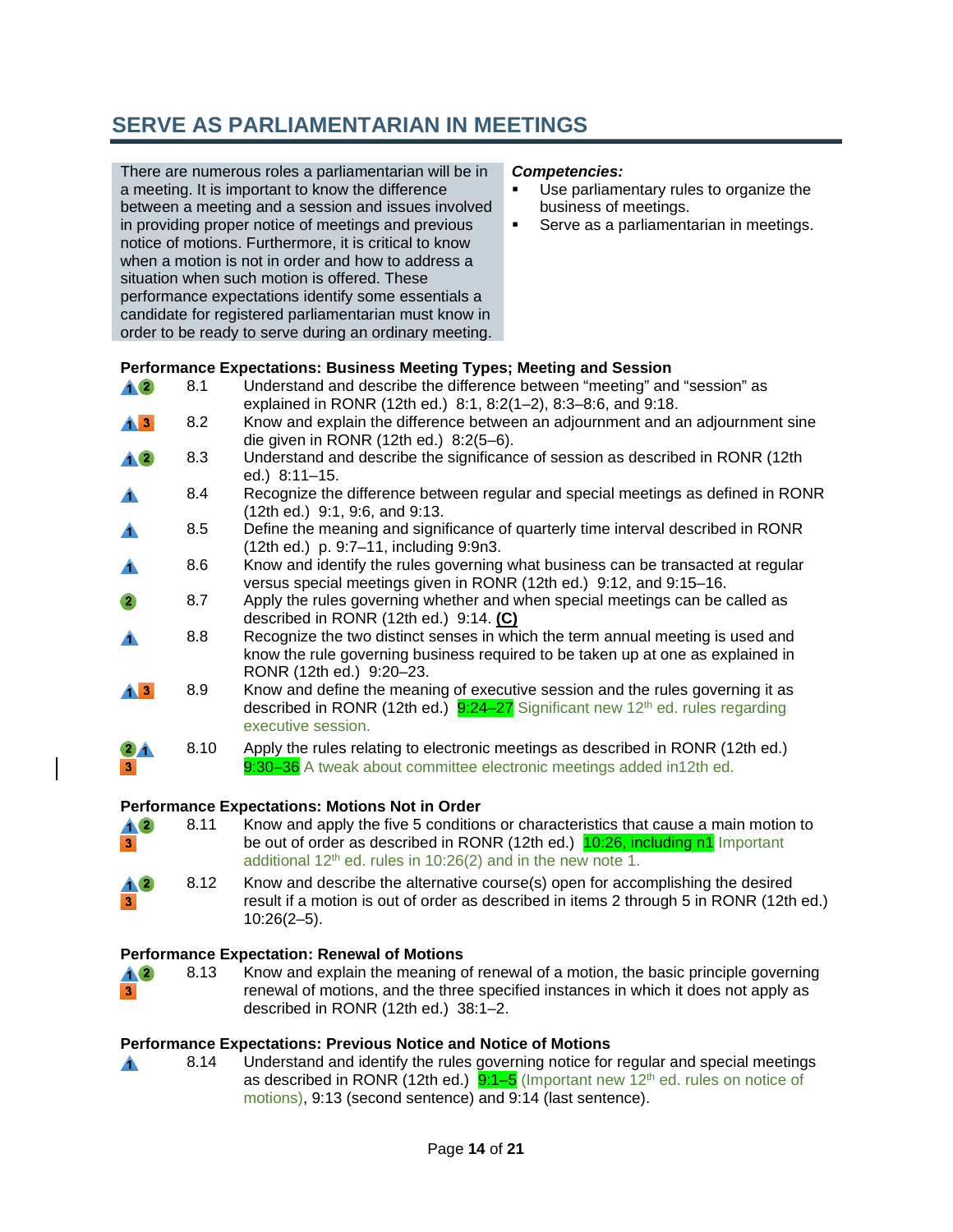- 8.15 Understand and identify the meaning of a requirement of previous notice of motions Â. as described in RONR (12th ed.) 10:44.
- $\overline{1}$   $\overline{3}$ 8.16 Know and explain how previous notice is given with the call of a meeting as explained in RONR (12th ed.)  $10:51$  Rule modified in 12<sup>th</sup> ed.

#### **Performance Expectations: Serve as Parliamentarian in Meetings in General**

- 8.17 Quickly find, explain (accurately, clearly and succinctly), and properly apply rules  $\overline{4}$  3 whose application may be needed in a meeting, using the RONR (12th ed.) table of contents, tinted pages, index and/or CD-ROM, as described in RONRIB (3rd ed.) pp. 107-109, and examples as explained in RONR (12th ed.) 10:37. **(C)**
- $\overline{\mathbf{2}}$ 8.18 Write scripts for meetings, specific motions, and other situations using techniques, examples, and references in *PPPP* Chapter VII, *Playbook* pp. 1-8,121-42; 147-166, and referring to RONRIB (3rd ed.) (especially the tables) and RONR (12th ed.) (especially Table III and the "Form and Example" segments for motions). **(C)**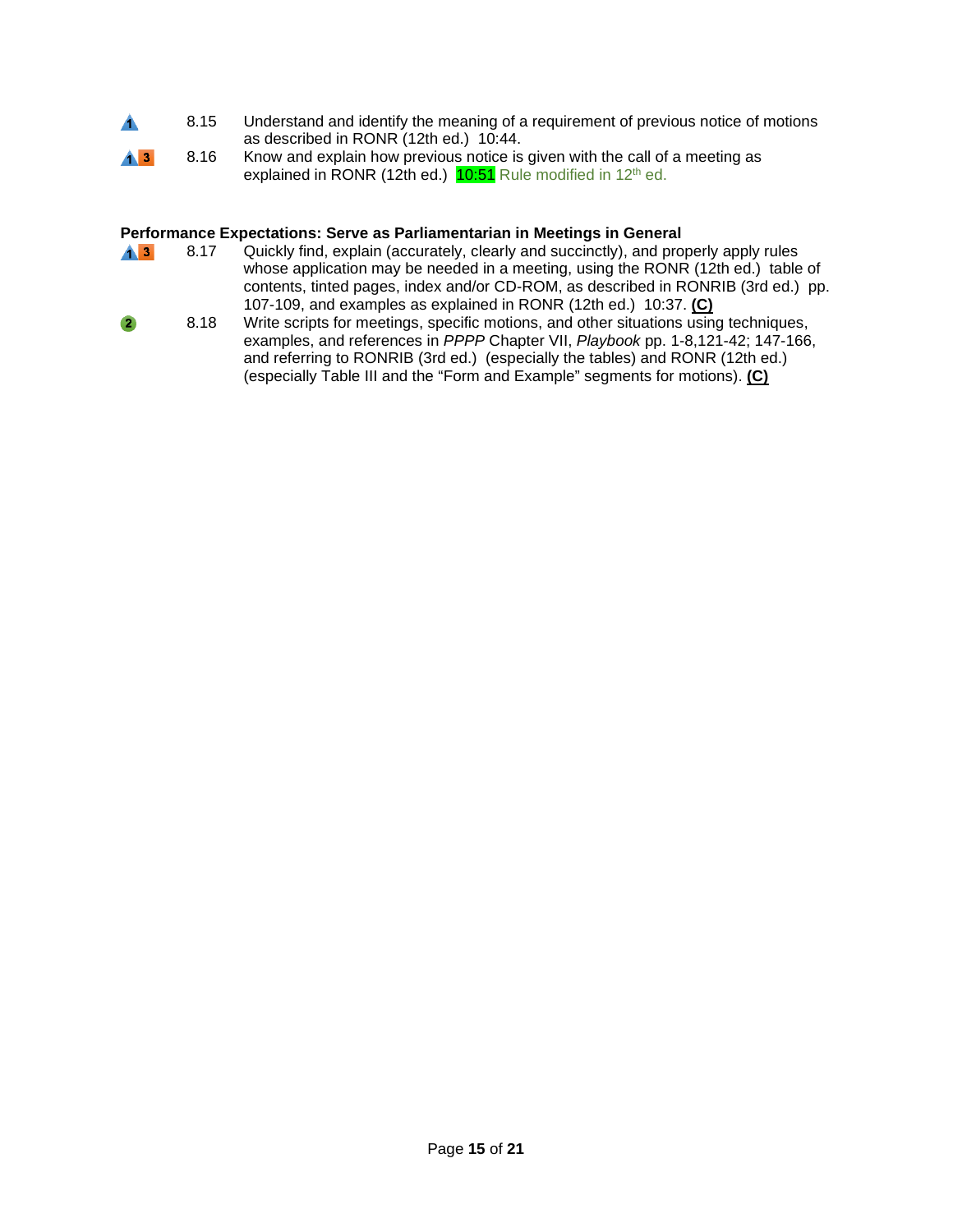### **WRITING AND INTERPRETING BYLAWS AND OTHER GOVERNING DOCUMENTS**

Governing documents can be the organization's own bylaws or rules imposed by a higher authority or government. Parliamentarians often receive calls and inquiries from officers and members of organizations asking for clarification of the bylaws or governing documents. A candidate for registered parliamentarian must know how to read and understand these rules.

#### *Competencies:*

- Use parliamentary terminology and language appropriately.
- **Review governing documents.**
- Write bylaws and other governing documents.
- **Interpret bylaws and other governing** documents.

## **Performance Expectations: Bylaw Amendments**<br>**All and Sensity Constants America** 9.1 Know and identify the default requi

- 9.1 Know and identify the default requirement to amend bylaws described in RONR (12th A ed.) 57:1(1). 9.2 Understand and identify the principle that allows consideration of bylaw amendments Δ. that conflict with those previously adopted at the same session described in RONR (12th ed.) 57:1(4) and the recommended procedure for considering conflicting proposals described in RONR (12th ed.)  $57.6-8$  -12<sup>th</sup> ed. includes new details in 57:6. 9.3 Understand and identify the basic procedure for isolated bylaw amendments and their Â. recording in the minutes described in RONR (12th ed.)  $\frac{57.3}{-}4$  (12<sup>th</sup> ed. adds new rule applicable to conforming amendments), and 57:9. 9.4 Understand and explain how notice is given of bylaw amendments and the limitations  $\blacktriangle$  3 on amendment of them imposed by the scope of notice requirement as described in RONR (12th ed.) 57:10– $14$  In 57:14, 12<sup>th</sup> ed. eliminates former provision under which a noticed bylaw amendment becomes a general order for the meeting at which it is to be considered.  $\overline{2}$ 9.5 Write isolated amendments and present them in a recommended form as described on pp. 33 -35 of *PPPP* and in RONR (12th ed.) 56:11–13, and 57:14, referring as relevant to RONR (12th ed.) 56:16–67 ("Content of Bylaw Articles"), 57:3–4, and *PPPP* pp. 38-47, and applying the recommendations on p. 31 of *PPPP*. **(C)** 9.6 Use provisos and headings appropriately as explained in RONR (12th ed.) 57:15–19. **(C)** 9.7 Write scripts for considering bylaw amendments using *Playbook* pp. 143-46. (NOTE: An additional useful resource may include the *NAP Script Writ*in*g Assistant CD.*) **(C)** 9.8 Be able, by referring to RONR (12th ed.) 57:15–19, to draft transitional provisions  $\mathbf{2}$ and to incorporate adopted amendments into the bylaws. **(C) Performance Expectations: Special Rules of Order**<br>**2** 9.9 Write a draft special rule of order by r 9.9 Write a draft special rule of order by referring to RONR (12th ed.) 2:16–17. **(C)**  $\bullet$
- Know how to advise and assist the chair in presiding over consideration of special  $\bullet$ rules of order. **(C)**

#### **Performance Expectations: Interpreting Bylaws and Other Rules**

- 9.11 Know and recall, at least in paraphrased form, the Principles of Interpretation listed in  $\blacktriangle$ RONR (12th ed.) 56:68(1-8) (*italicized* sentences only).
- $\bullet$ 9.12 Apply the Principles of Interpretation listed and explained in RONR (12th ed.) 56:68 to ambiguous or conflicting bylaws provisions and other rules. **(C)**

## **Performance Expectations: Reviewing Governing Documents**<br>**2** 9.13 Explain the appropriate content of the governing

9.13 Explain the appropriate content of the governing documents described on *PPPP* pp.  $\bullet$ 36 -38.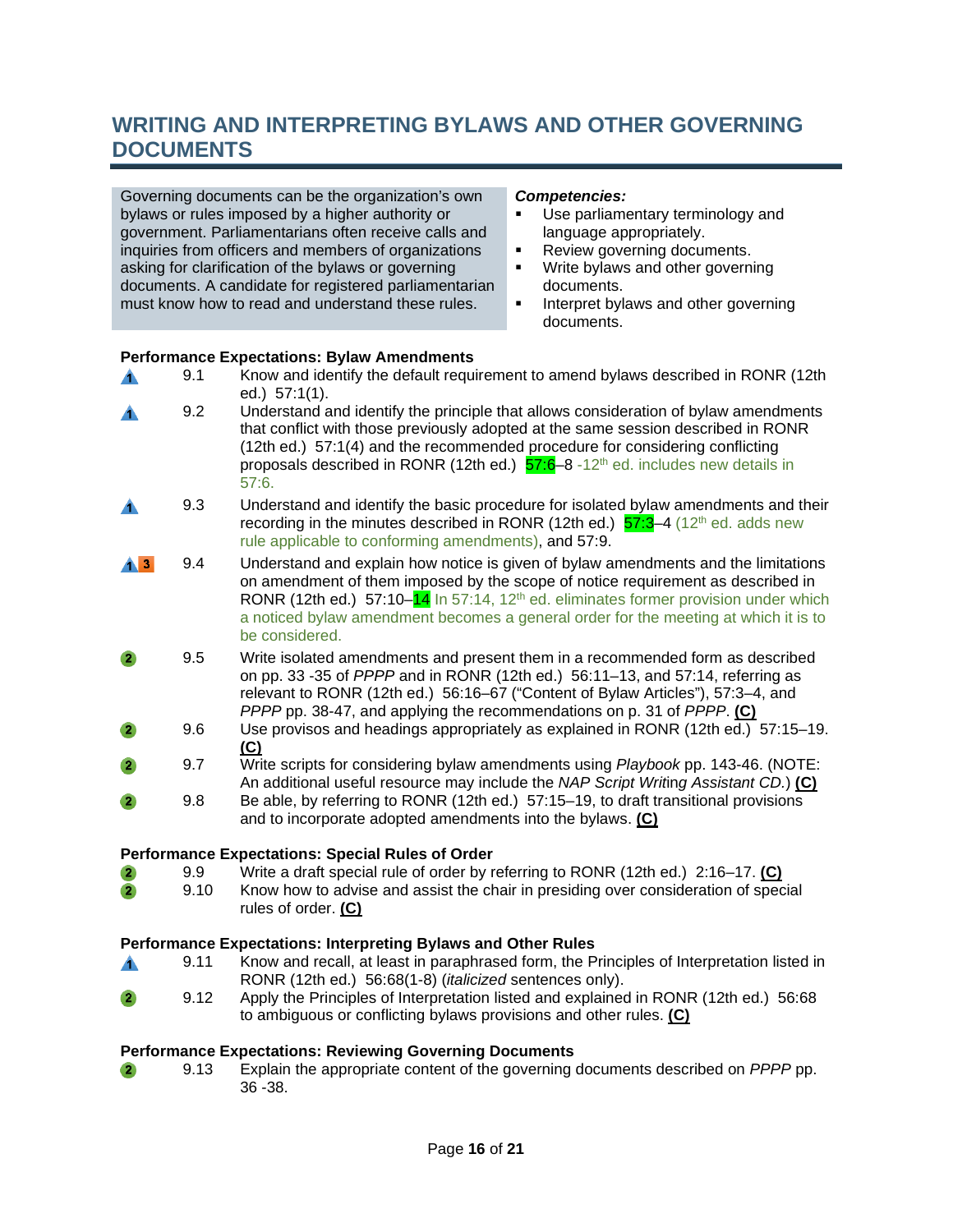$\blacktriangle$ 9.14 Identify the governing documents appropriate to particular content used for a given purpose as described in RONRIB (3rd ed.) Chapter 10.

### **Performance Expectations: Higher Authorities**

|                                          | 9.15 | Understand and identify how procedural rules in law may apply to an organization and<br>may supersede the organization's own rules as explained in RONR (12th ed.) 1:5                                                                                                                                                                                                          |
|------------------------------------------|------|---------------------------------------------------------------------------------------------------------------------------------------------------------------------------------------------------------------------------------------------------------------------------------------------------------------------------------------------------------------------------------|
|                                          | 9.16 | (last sentence) and 56:49n1.<br>Recognize the relevance of an organization's status as a corporation as described in<br>RONR (12th ed.) 2:5-7.                                                                                                                                                                                                                                  |
|                                          | 9.17 | Understand and explain the nature of established custom and how to set it aside in a<br>particular instance under RONR (12th ed.) 2:25 (first two sentences).                                                                                                                                                                                                                   |
| $\frac{1}{3}$<br>$\frac{1}{3}$<br>2<br>2 | 9.18 | Understand and explain how conflicts between established custom and written rules<br>are resolved under RONR (12th ed.) 2:25 (last two sentences).                                                                                                                                                                                                                              |
|                                          | 9.19 | Explain the difference between governing provisions of procedural law which are<br>subject to a Point of Order under RONR (12th ed.) 23:6(c), and substantive<br>provisions of law, which are not.                                                                                                                                                                              |
|                                          | 9.20 | Recognize that Suspend the Rules cannot suspend provisions of law as noted in<br>RONR (12th ed.), 25:8.                                                                                                                                                                                                                                                                         |
| $\bullet$                                | 9.21 | Find applicable provisions of procedural law through<br>www.law.cornell.edu/statutes.html (especially<br>www.law.cornell.edu/wex/table_corporations) and the sources under "References" in<br>PPPP p. 47, excluding the reference to open meeting laws and homeowner                                                                                                            |
|                                          | 9.22 | association statutes in the final sentence. (C)<br>Recognize that if an entity is subordinate to another entity (such as a state chapter<br>that is part of a national organization) the governing documents and rules of the<br>superior organization must be consulted for provisions that supplement or supersede<br>those of the subordinate entity. RONR (12th ed.) 2:7n4. |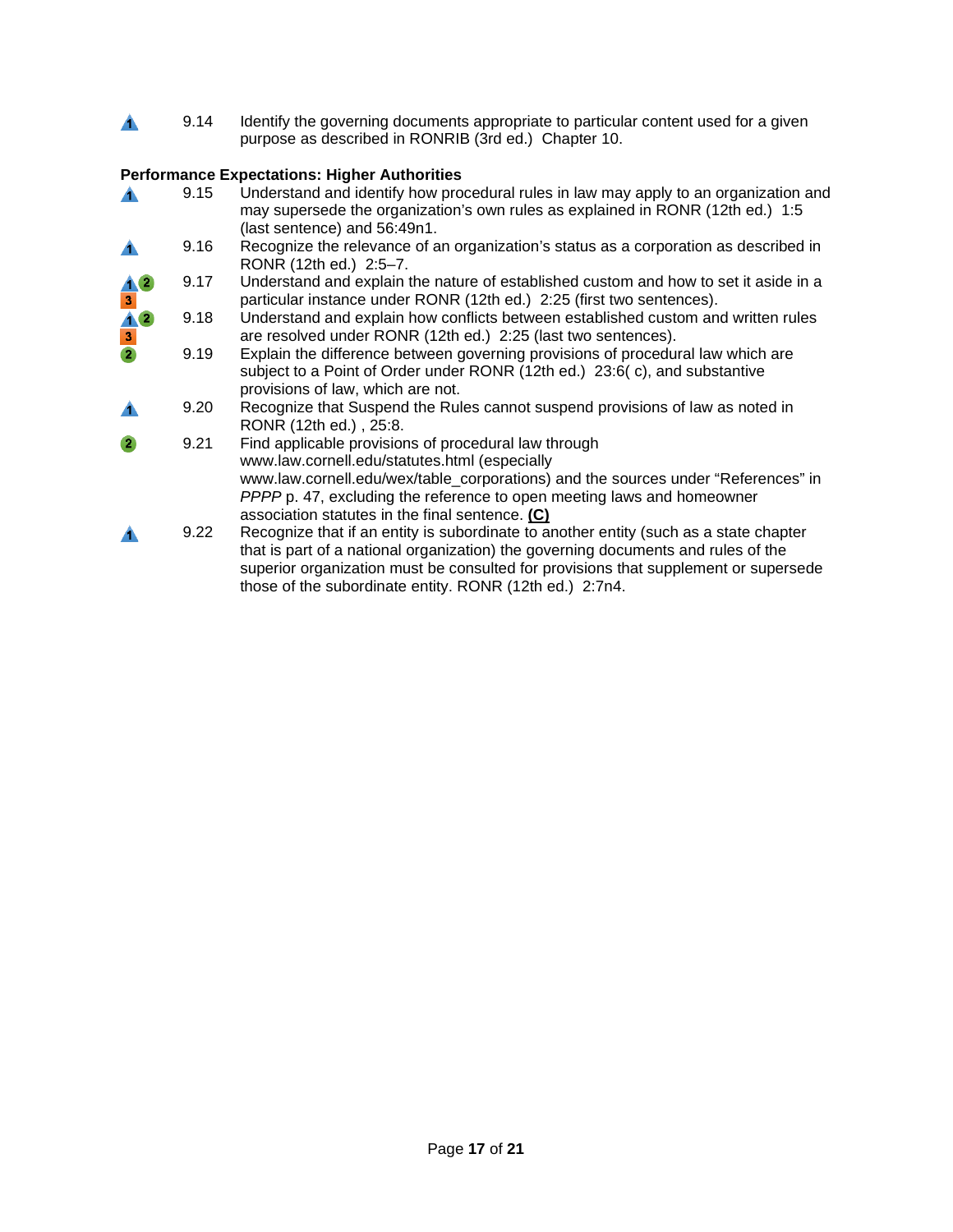### **BOARDS AND COMMITTEES**

Most of the work in organizations is managed through boards and committees. Day-to-day work is usually delegated to boards and committees in order to carry out the activities and projects for the organization. Special rules apply to different kinds of boards and to committees. A candidate for registered parliamentarian must know how to assist organizations with dealing with the rules regarding how business is conducted in boards and committees.

#### *Competencies:*

- Review governing documents.<br>Interpret bylaws and other governow
- Interpret bylaws and other governing documents.
- Assist boards and committees.

## **Performance Expectations: Boards**<br>**A** 10.1 Understand and reco

- Understand and recognize the nature of, and differences among, independent  $\blacktriangle$ boards, subordinate boards, and executive committees explained in RONRIB (3rd ed.) p. 160. (See also RONR (12th ed.) 1:22–23, 49:5–7, 49:12–14, and 49:15 (first two sentences).)
- 10.2 Recognize and know how to advise officers and board members concerning their  $\overline{2}$ responsibilities by referring to RONRIB (3rd ed.) Chapters 15-18 and RONR (12th ed.) 47:5–42. **(C)**
- 10.3 Write draft bylaws provisions applicable to boards by referring to RONR (12th ed.) 45:4–7. **(C)**
- 10.4 Understand and explain the rights and responsibilities of ex-officio board members and how a board's officers are designated as explained in RONR (12th ed.) 49:8–10.

#### **Performance Expectations: Committees**

| $\mathbf{A}$ 3 | 10.5  | Understand and explain the provisions for giving instructions to committees as<br>described in RONR (12th ed.) $13:8(d)$ (12 <sup>th</sup> ed. includes new last sentence), and<br>13:22.                                                                                                                       |
|----------------|-------|-----------------------------------------------------------------------------------------------------------------------------------------------------------------------------------------------------------------------------------------------------------------------------------------------------------------|
|                | 10.6  | Understand and identify the connection between the power to appoint, to fill<br>vacancies, and to remove, as described in RONR (12th ed.) 13:23, 50:11 (second<br>sentence), and 50:14.                                                                                                                         |
| ▲              | 10.7  | Understand and identify the limits on the authority of committees described in RONR<br>(12th ed.) 50:4-5.                                                                                                                                                                                                       |
| ▲              | 10.8  | Recognize the difference in the terms of members of standing versus special<br>committees explained in RONR (12th ed.) 50:3, 50:7, and 50:10.                                                                                                                                                                   |
| $\mathbf{A}$ 3 | 10.9  | Know and explain the rules regarding the appointment of non-members to<br>committees as described in RONR (12th ed.) 50:12.                                                                                                                                                                                     |
| $\frac{1}{3}$  | 10.10 | Know and identify the five methods by which committees can be appointed described<br>in RONR (12th ed.) 50:13, 13:8(c), and 13:13-18.                                                                                                                                                                           |
|                | 10.11 | Recognize and know how to provide advice concerning considerations in appointing<br>committee members by referring to RONR (12th ed.) 50:18. (C)                                                                                                                                                                |
|                |       | Performance Expectations: Rules and Procedures in Boards and Committees                                                                                                                                                                                                                                         |
| $\bullet$      | 10.12 | Understand and explain the different limitations on rules of order that independent<br>boards, subordinate boards, and committees may adopt as explained in RONR (12th<br>ed.) 49:15 (except third sentence), and 50:26 (first two sentences).                                                                  |
| А              | 10.13 | Know and identify the requirements for transaction of business in boards and<br>committees given in RONR (12th ed.) $49:16$ (Significant 12 <sup>th</sup> ed. changes to this<br>paragraph), 50:21n6, and 51:2.                                                                                                 |
| А              | 10.14 | Know and identify the circumstances in which boards and committees employ the<br>"small board" rules as described in RONR (12th ed.) 49:16 (first two sentences),<br>49:21 (first sentence), 50:25 (first sentence up to semicolon), and 50:26 (last two<br>sentences) 12 <sup>th</sup> ed. adds last sentence. |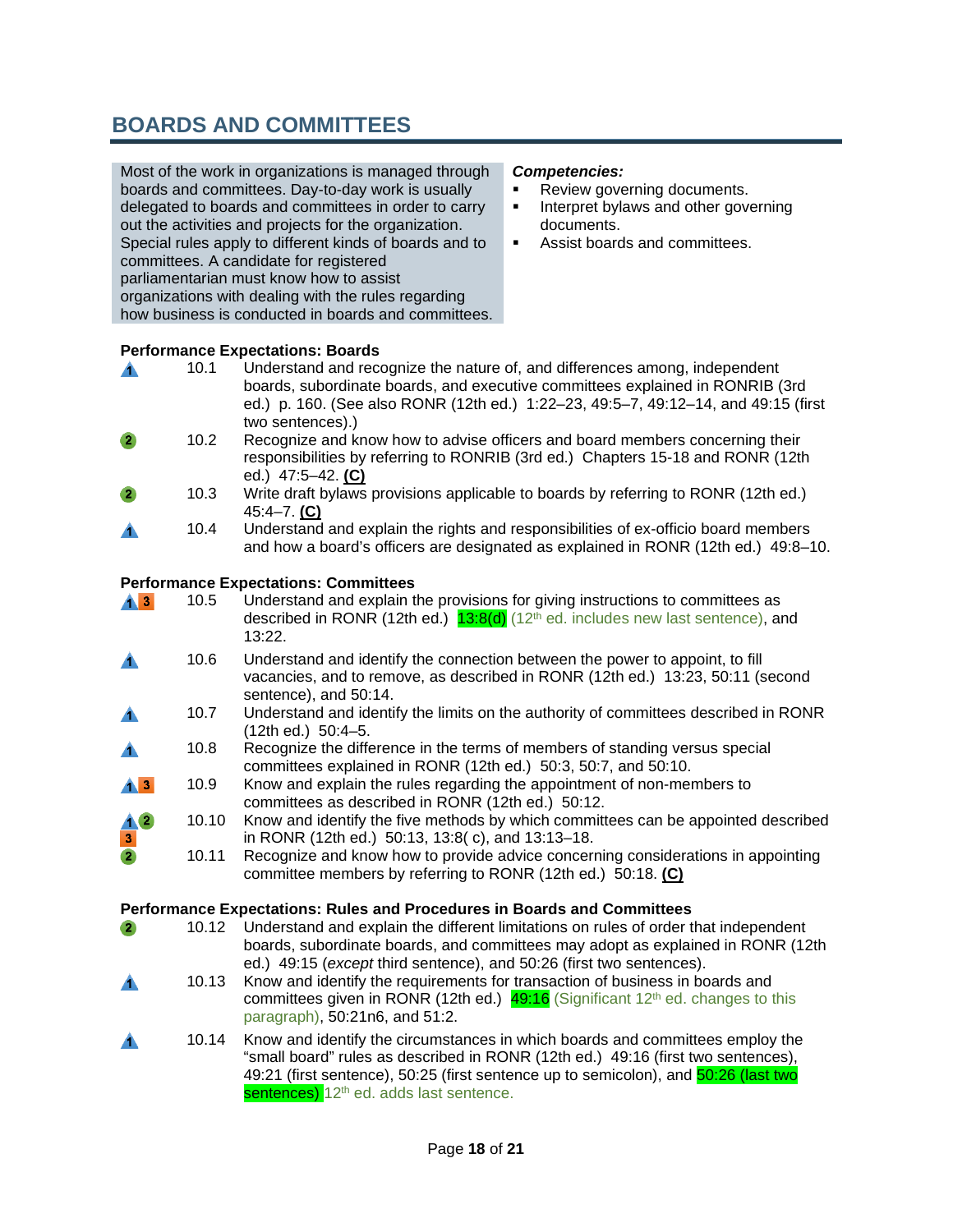| $\bullet$         | 10.15 | Understand and describe the rules regarding minutes as they pertain to boards and<br>committees given in RONR (12th ed.) $49:17-19$ (Significantly expanded by 12 <sup>th</sup> ed.),<br>and 50:24.                                                                    |
|-------------------|-------|------------------------------------------------------------------------------------------------------------------------------------------------------------------------------------------------------------------------------------------------------------------------|
|                   | 10.16 | Recognize and explain the eight rules governing more informal procedure in small<br>boards as given in RONRIB (3rd ed.) p. 161 and in the context of RONR (12th ed.)<br>49:21 (including n3).                                                                          |
| $\left( 2\right)$ | 10.17 | Explain the effect of periodic partial change in board membership on the matters not<br>finally disposed of and on the terms of board officers explained in RONR (12th ed.)<br>49:22. (C)                                                                              |
|                   | 10.18 | Recognize the difference in the availability of motions to limit debate in boards and<br>committees explained in RONR (12th ed.) 49:21(3)n3, 50:25 (last sentence and n7).                                                                                             |
|                   | 10.19 | Know and identify the rules governing the calling and adjournment of committee<br>meetings and quorum in them as described in RONR (12th ed.) 9:35, 50:21–23,<br>including 50:21n6. Significant revision in 12 <sup>th</sup> ed.                                       |
| ▲                 | 10.20 | Know and identify the rules concerning committee hearings and who may be present<br>during committee meetings described in RONR (12th ed.) 50:27.                                                                                                                      |
| $\bullet$         | 10.21 | Know and describe the types of board and committee reports given in RONR (12th<br>ed.) 51:3.                                                                                                                                                                           |
| $\mathbf{Z}$      | 10.22 | Know how to accurately and clearly advise committee members how to prepare and<br>the assembly's presiding officer on how to preside over the consideration of board<br>and committee reports by referring to RONR (12th ed.) 51:4–71, and Playbook pp.<br>137-49. (C) |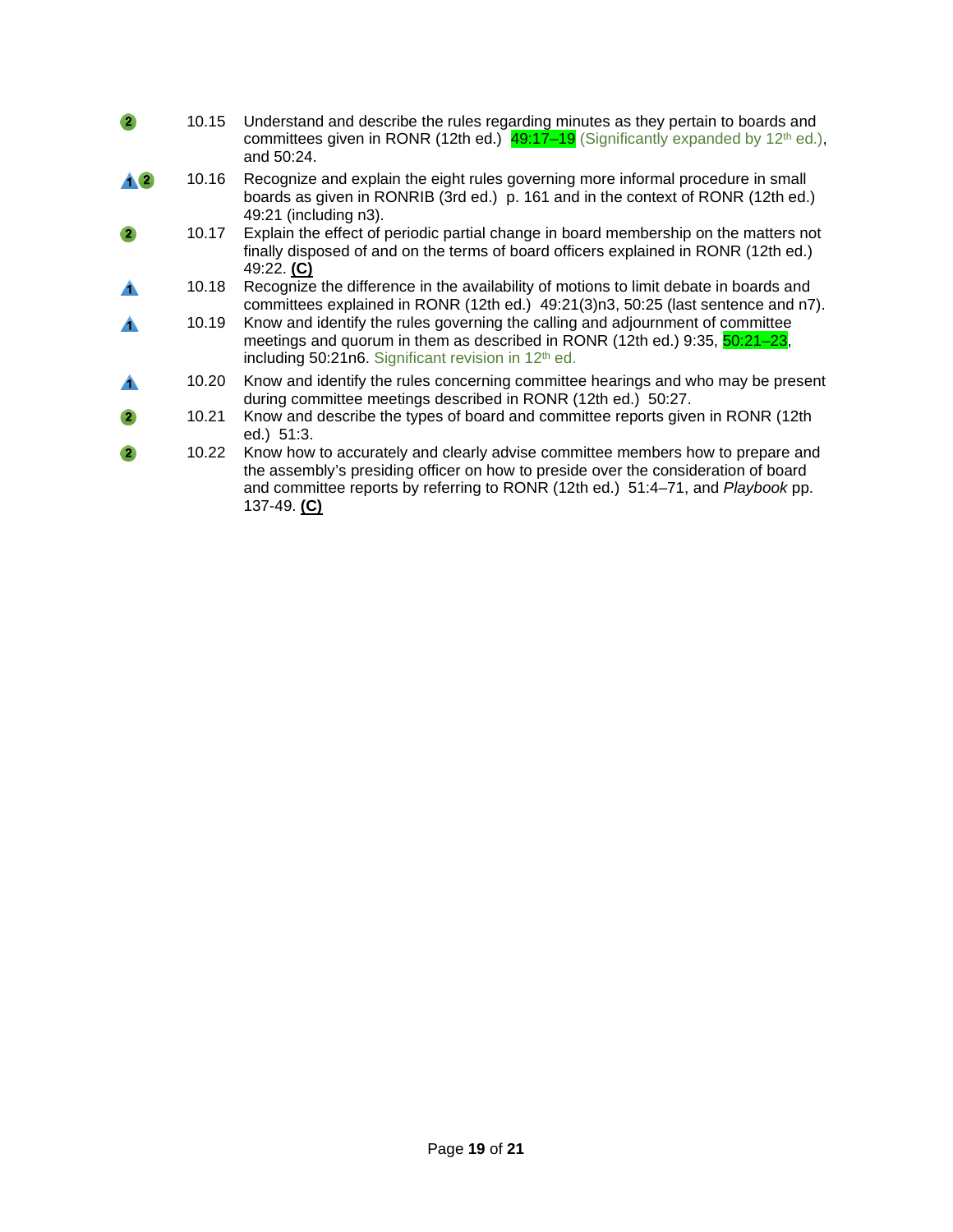## **A PROFESSIONAL PARLIAMENTARIAN**

A registered parliamentarian acts as a professional who has skills and performs the duties expected of a person with expertise who is paid to advise others. It is essential that this role is taken seriously and that the parliamentarian always behaves as an ethical expert. As an expert, a registered parliamentarian is also called upon to teach parliamentary procedure to organizations, boards, and committees. A candidate for registered parliamentarian must demonstrate the ability to teach parliamentarian procedure and the ability to act professionally and ethically in various scenarios.

#### *Competencies:*

- Use parliamentary terminology and language appropriately.
- **Teach parliamentary procedure.**
- Act professionally and ethically.
- **Consult with clients.**
- Advise clients on mass meetings and the creation, merger, or dissolution of societies.

#### **Performance Expectations: Teaching Parliamentary Procedure**

- 11.1 Understand and describe the five Knowles Principles explained in *PPPP* pp. 55-56. **A2** 
	- 11.2 Write a lesson plan, including writing objectives using the SMART model and describing the content of each objective employing the four-step process based upon *PPPP* pp. 57-58. See also "Lesson Development" in *PPPP* pp. 63-64. **(C)**
- 11.3 Prepare and present a lesson, keeping in mind the presentation keys on *PPPP* p. 63. **(C)**
- 11.4 Employ effective evaluation of one's own teaching as described on *PPPP* pp. 64-65. **(C)**

#### **Performance Expectations: Act Professionally and Ethically**

|                                                     | 11.5  | Understand and describe the background and approach to applying the Code of<br>Professional Responsibility for Parliamentarians <sup>1</sup> described in PPPP p. 67 through<br>section entitled "Acting Professionally" on p. 75 while recognizing that there have<br>been changes in the Code since that commentary was published. (C) |
|-----------------------------------------------------|-------|------------------------------------------------------------------------------------------------------------------------------------------------------------------------------------------------------------------------------------------------------------------------------------------------------------------------------------------|
|                                                     | 11.6  | Respond to scenarios on ethical dilemmas based upon the Code of Professional<br>Responsibility for Parliamentarians. (C)                                                                                                                                                                                                                 |
|                                                     | 11.7  | Know and identify, at least in paraphrased form, the 15 items in the Code of<br>Professional Responsibility for Parliamentarians violations of which are subject to<br>discipline under "Complaints Related to Member Discipline" given in PPPP p. 75.                                                                                   |
| $\bullet$                                           | 11.8  | Develop and write a business plan based on PPPP pp. 3-7. (C)                                                                                                                                                                                                                                                                             |
| $\begin{array}{c}\n2 \\ 2\n\end{array}$             | 11.9  | Explain how professional fees may be set based on <i>PPPP</i> pp. 7-10. (C)                                                                                                                                                                                                                                                              |
|                                                     | 11.10 | Prepare invoices for professional parliamentary services. (See PPPP p. 10.) (C)                                                                                                                                                                                                                                                          |
|                                                     | 11.11 | Prepare letters of agreement and contracts based on <i>PPPP</i> pp. 18-21. (C)                                                                                                                                                                                                                                                           |
| <b>Performance Expectation: Consult with Client</b> |       |                                                                                                                                                                                                                                                                                                                                          |
|                                                     | 11.12 | Understand and identify the advice about working with clients found on <i>PPPP</i> pp. 4;<br>11-17.                                                                                                                                                                                                                                      |

#### **Performance Expectation: Disciplinary Procedures**

11.13 Recognize and know how rapidly to advise a presiding officer to deal with breaches  $\mathbf{A}$   $\mathbf{B}$ of order in a meeting by members and non-members as described in RONR (12th ed.) 61:1–21.

<span id="page-19-0"></span><sup>1</sup> Note to candidates: In 2019 a new *Code of Professional Responsibility for Parliamentarians* was adopted, replacing the *Code of Ethics for Parliamentarians.* The new document is available on the NAP website.